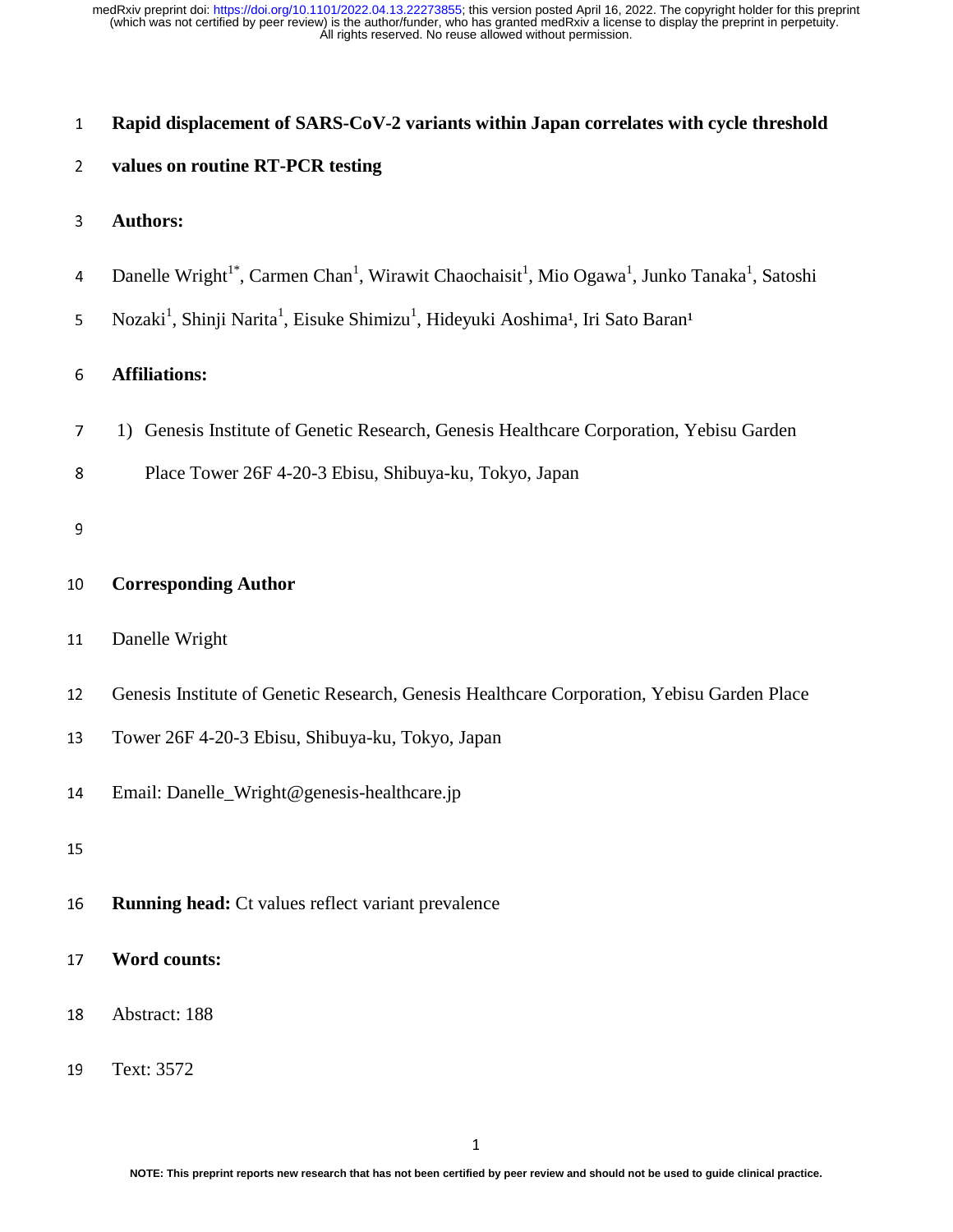# **Conflict of Interest**

21 The authors declare that there are no conflicts of interest.

## **Funding**

- 23 This work was supported by Genesis Healthcare Corporation. The sponsor had no influence on
- 24 the study other than providing resources and the facility.

## **Corresponding Author**

- 26 Danelle Wright
- Genesis Institute of Genetic Research, Genesis Healthcare Corporation, Yebisu Garden Place
- Tower 26F 4-20-3 Ebisu, Shibuya-ku, Tokyo, Japan
- Email: Danelle\_Wright@genesis-healthcare.jp
-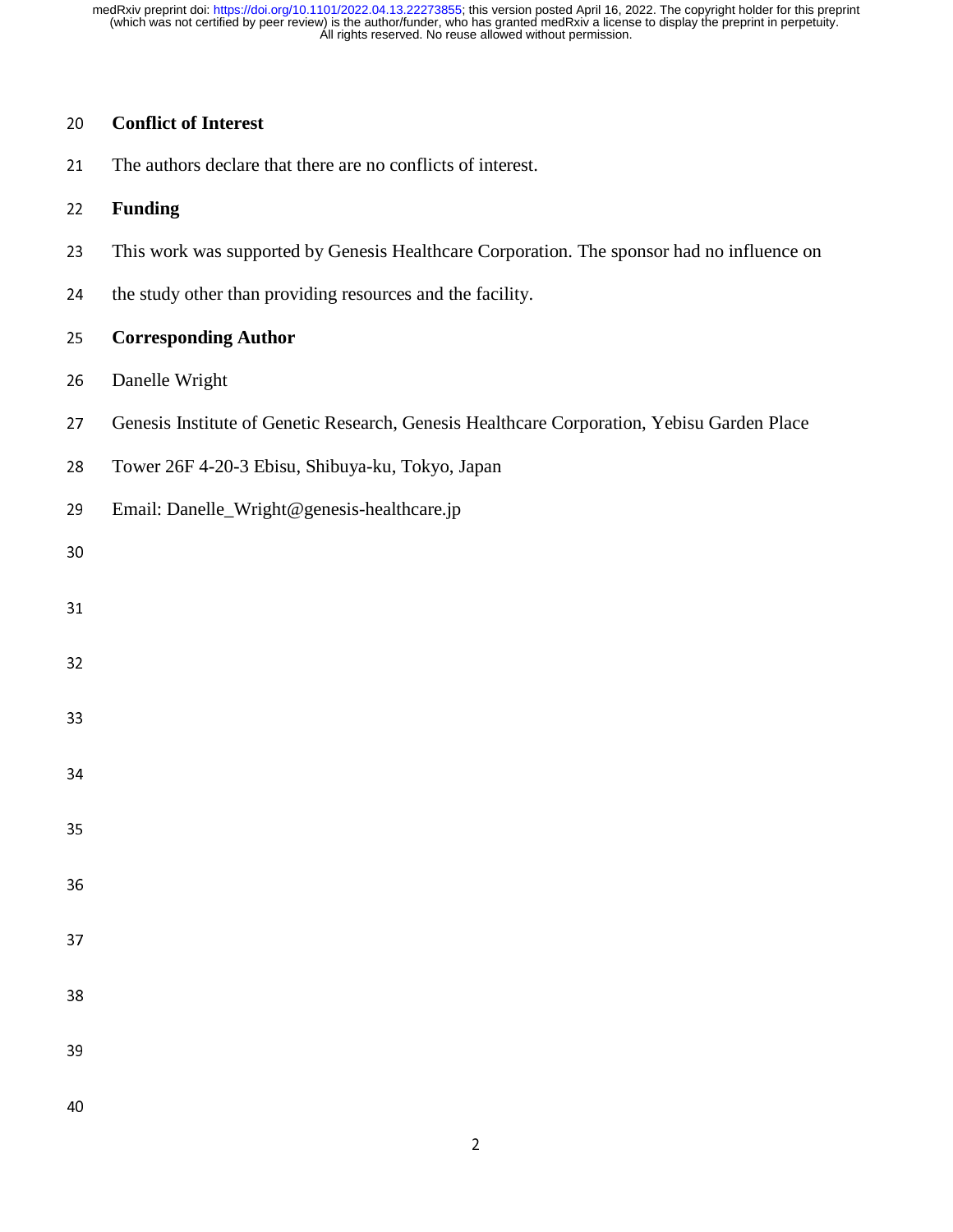### <sup>41</sup>**Abstract**

<sup>42</sup>*Background:* The rapid spread of SARS-CoV-2 worldwide has led to the emergence of new 43 variants due to the presence of mutations that alter viral characteristics, but there have been few <sup>44</sup>studies on trends in viral lineages in Japan, an island country. We hypothesized that changes in 45 cycle threshold (Ct) values on reverse transcription polymerase chain reaction (RT-PCR) reflect 46 the prevalent variants during a given period. <sup>47</sup>*Methods:* We performed next-generation sequencing of positive samples to identify the viral <sup>48</sup>lineages in Japan in 2021 and compared variant prevalence with the average Ct values on routine <sup>49</sup>RT-PCR using 4 primer sets. <sup>50</sup>*Results:* Based on 3 sequencing runs, the highly transmissible Alpha variant, which prevailed 51 over other lineages, such as R.1, from April 2021, was dominated by the even stronger Delta 52 variant between July and August 2021 in Japan. The decrease in our routine RT-PCR Ct values 53 with 4 primer sets correlated with these fluctuations in lineage prevalence over time. <sup>54</sup>*Conclusions:* We confirmed that our RT-PCR protocol reflects the trends in SARS-CoV-2 55 variant prevalence over time regardless of sequence mutation. This may aid in the tracking of 56 new variants in the population. 57

<sup>58</sup>**Key words:** SARS-CoV-2, Next-generation sequencing, Cycle threshold values, Variants of 59 concern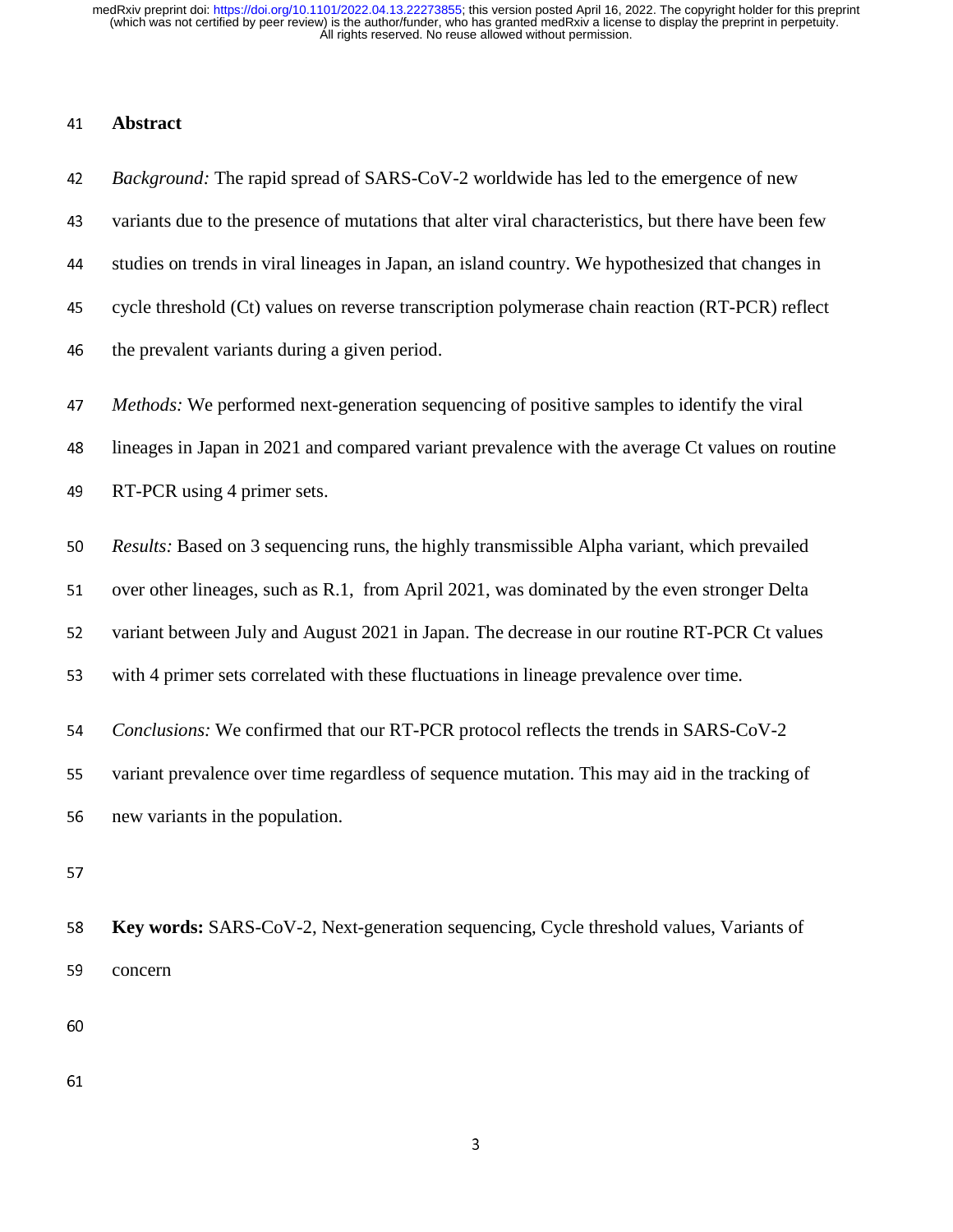62

#### <sup>63</sup>**Introduction**

<sup>64</sup>Following the first report of the novel coronavirus, severe acute respiratory syndrome <sup>65</sup>coronavirus 2 (SARS-CoV-2), in 2019 in Wuhan, China (Zhou et al., 2020; Zhu et al., 2020), its <sup>66</sup>rapid spread worldwide has led to the emergence of new lineages and variants, some of which 67 are labeled variants of interest (VOI) or variants of concern (VOC) due to the presence of <sup>68</sup>mutations that alter viral characteristics such as transmissibility and fitness. In Japan, the first 69 report of a patient with coronavirus disease 2019 (COVID-19) was in January 2020 and multiple 70 clusters were identified in the following months. These clusters found in the first months directly 71 descended from the original Wuhan-Hu-1 strain (Sekizuka et al., 2020) and were considered to 72 have originated from the first wave in China, with PANGO lineage B.1.1.162 being prominent in 73 Japan. From March, the number of cases markedly increased worldwide, especially in the US <sup>74</sup>and Europe, and a similar increase in cases in Japan correlated with the outbreak in Europe <sup>75</sup>(Sekizuka et al., 2020). In September 2020, the B.1.1.7 lineage or Alpha variant became 76 prominent in Europe and was later detected in Japan, followed by the detection of the R.1 lineage 77 carrying the E484K mutation (Hirotsu and Omata, 2021; Sekizuka et al., 2021). Recently, the 78 Delta variant, or B.1.617.2, AY.1, AY.2 and AY.3 lineages, has become the most prevalent 79 among positive cases according to the Japanese Ministry of Health, overtaking Alpha and R.1. 80 The Delta variant is known to have increased transmissibility compared with Alpha and is less 81 sensitive to neutralization by antibodies (Campbell et al., 2021; Lucas et al., 2021; Planas et al., 82 2021), making it a major VOC attenuating the efficacy of currently available vaccines. 83 This everchanging predominance of variants makes it difficult to screen for SARS-CoV-2 using

84 standard RT-PCR testing because mutations affect primer alignment. We previously verified the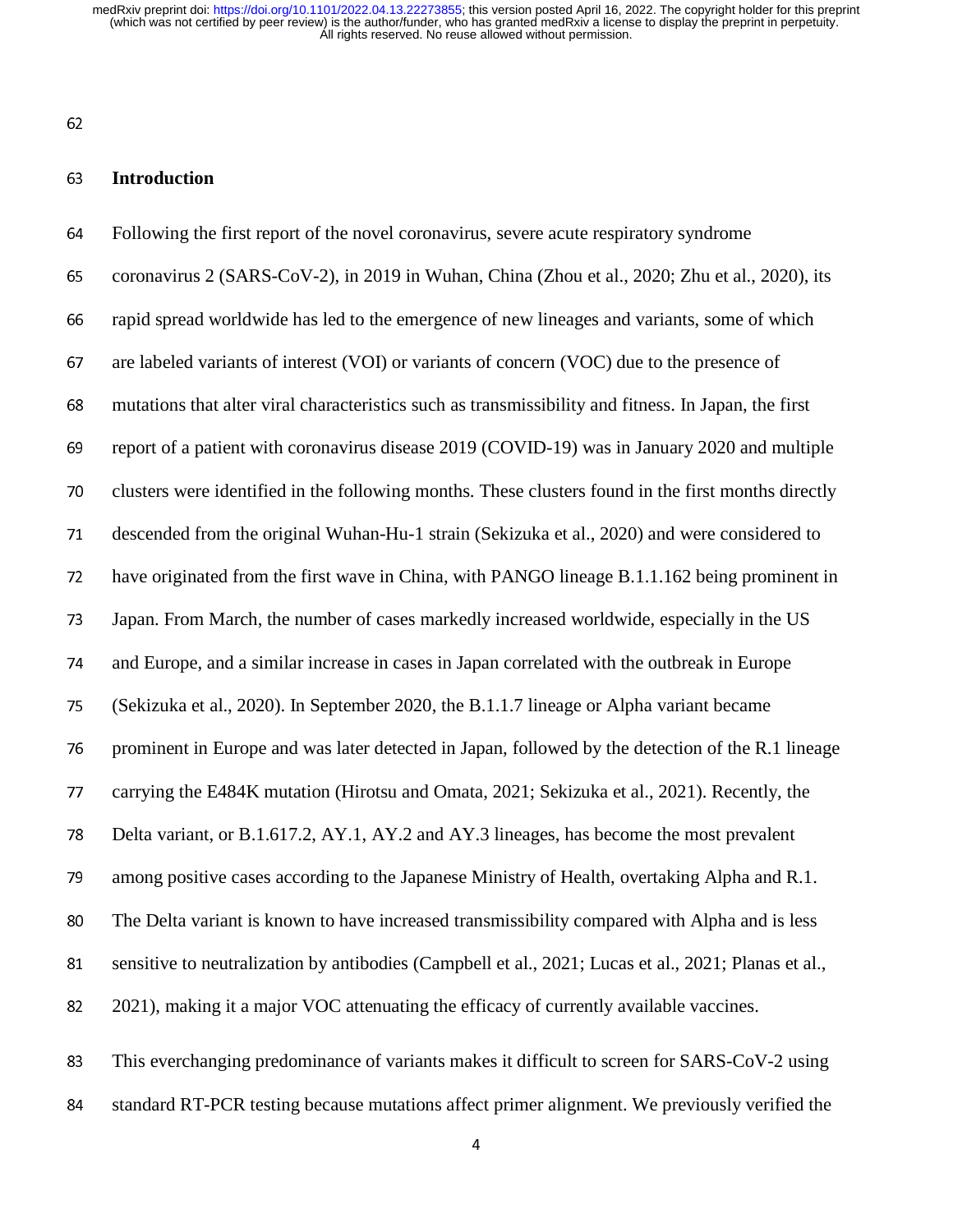85 use of a set of primers to increase the sensitivity and accuracy of SARS-CoV-2 testing (Tsutae et 86 al., 2020). The JPN-N2 primer set developed by the National Institute for Infectious Diseases, 87 Japan (NIID) (Shirato et al., 2020), and CDC-N1 and CDC-N2 primer sets developed by the US 88 Centers for Disease Control (CDC) (Lu et al., 2020) all detect the nucleocapsid region, but JPN-89 N2 was reported to have higher sensitivity than CDC-N1 (Tsutae et al., 2020). The fourth primer 90 set included in our screening set, GH-E, detects the envelope region. JPN-N2 is used to surveille 91 positivity in Japan, whereas CDC-N2 is used in the U.S.; however, discrepancy in PCR results <sup>92</sup>has been reported based on which primers are used (Park et al., 2020; Peñarrubia et al., 2020), <sup>93</sup>leading to false-positives or false-negatives (Woloshin et al., 2020). With the continuing increase 94 in the prevalence and emergence of new variants, it is important to assess whether the currently 95 employed testing protocols can accurately detect positive cases. In addition, as the Delta variant 96 is considered to be approximately 60% more infectious than other known variants and has 97 reduced antibody sensitivity (Planas et al., 2021), a testing protocol that reflects the trends in <sup>98</sup>viral load is essential for preventing further infections caused by reduced detection due to 99 mutations affecting RT-PCR. 100 To date, there have been numerous studies assessing the spread of SARS-CoV-2 and the 101 emergence of new variants internationally, such as in the US and the UK (Bolze et al., 2021;

102 Martin et al., 2021; Volz et al., 2021a, 2021b), but few studies from Japan have examined the

103 recent domestic rapid evolution and variant predominance in detail. We performed next-

104 generation sequencing (NGS) of positive cases of SARS-CoV-2 detected by RT-PCR at the

- 105 Genesis Institute of Genetic Research, and carried out lineage assessment to detect trends in
- 106 variant predominance and their correlation with RT-PCR results. A previous study reported a
- 107 correlation between lower cycle threshold (Ct) values and higher viral load (Corman et al., 2020).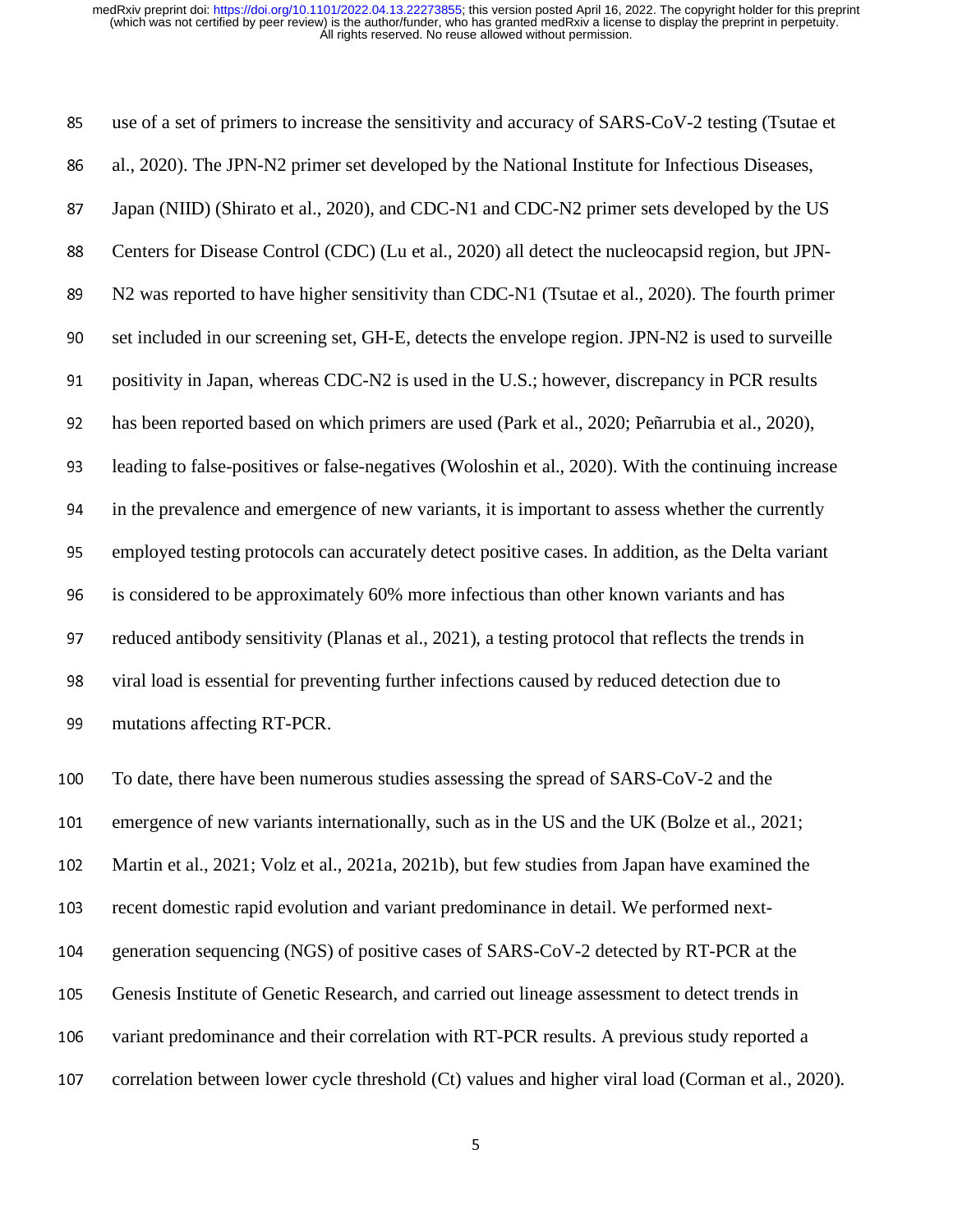| 108 | In this study, we confirmed a significant correlation between variant prevalence and Ct values,     |
|-----|-----------------------------------------------------------------------------------------------------|
| 109 | with higher viral loads being observed for Delta cases using all primer sets, and the timing of the |
| 110 | increases in cases of different variants in Japan correlated with worldwide trends. This study also |
| 111 | demonstrated that our 4-primer set RT-PCR protocol is suitable for the accurate assessment of       |
| 112 | SARS-CoV-2 positivity regardless of lineage. In addition, we report the first detection of          |
| 113 | geographically specific AY lineages in Japan.                                                       |

114

#### <sup>115</sup>**Materials and Methods**

#### <sup>116</sup>**Sample collection**

117 Nasopharyngeal swabs and saliva samples for testing were collected at the Genesis Institute of 118 Genetic Research between January and August 2021. Samples were collected from volunteers, 119 testing participants and patients under physician care undergoing clinical testing for SARS-CoV-120 2 (COVID-19). Samples were anonymized, and laboratory technicians and researchers were 121 blinded to the identity of the patients. Only non-identifying data, such as age, sex and symptoms, 122 were provided. All experimental protocols were approved by the ethics committee of Genesis 123 Healthcare. RNA was extracted using the MGISP-960 system (MGI Tech Co. Ltd.) and RT-PCR <sup>124</sup>was performed using the following primer sets according to the previously reported protocol 125 (Tsutae et al., 2020): JPN-N2, CDC-N1, CDC-N2, GH-E. Primer and probe sequences are listed 126 in Table 1, and binding sites are shown in Fig. 1A. The 730 total samples positive by the JPN-N2 127 primer set in duplicate or all four primer sets were stored at  $-80^{\circ}$ C until sequencing.

## <sup>128</sup>**SARS-CoV-2 sequencing (COVIDseq)**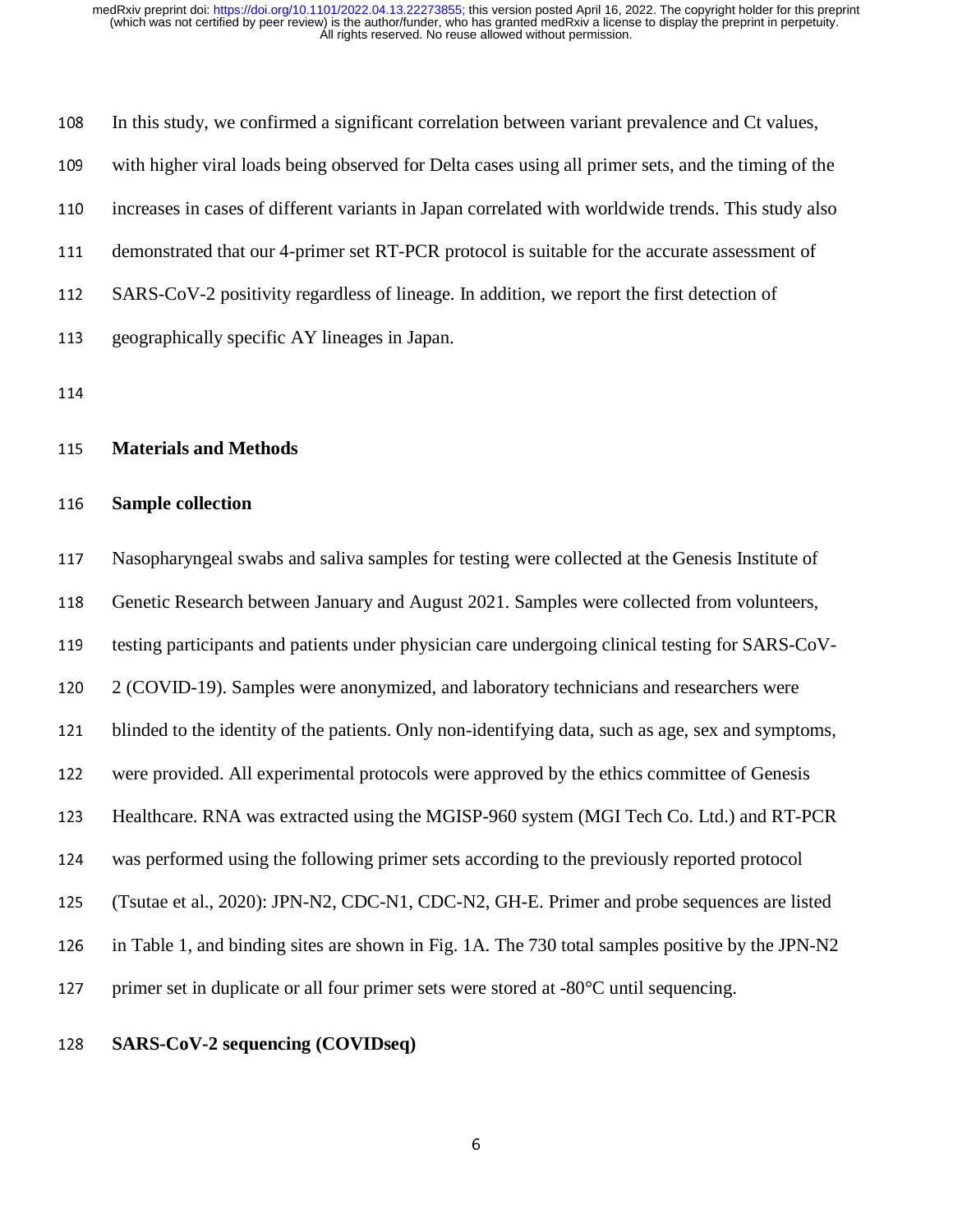| 129 | SARS-CoV-2 RNA from the 730 collected samples was reverse-transcribed into cDNA, and             |
|-----|--------------------------------------------------------------------------------------------------|
| 130 | tagmented and pooled to create libraries following the illumina COVIDSeq Test Reference          |
| 131 | Guide. Samples were sequenced using the illumina NovaSeq 6000 system SP flow cell,               |
| 132 | comprising the NovaSeq 6000 SP reagent kit v.1.5 and NovaSeq Xp 2-lane kit v.1.5, with 100       |
| 133 | cycles for the first run, 200 cycles for the second run and 200 cycles for the third run. The    |
| 134 | resultant sequence data in the SampleSheet.csv file were corrected strictly following the        |
| 135 | SampleSheet COVIDSeq protocol ('illumina-adapter-sequences-1000000002694-15.pdf') and            |
| 136 | uploaded onto the illumina DRAGEN Bio-IT Platform. The illumina DRAGEN COVIDSeq                  |
| 137 | Test (RUO) App was used for consensus sequence calling and a consensus genome in FASTA           |
| 138 | format was generated for samples with a result of "SARS-CoV-2 Detected" (for details, see        |
| 139 | 'dragen-covidseq-test-ruo-v130-app-guide-1000000129548-01.pdf'). These FASTA files were          |
| 140 | next input into the illumina DRAGEN COVID Lineage App. The NextClade tool (Nextstrain,           |
| 141 | Nextclade: https://clades.nextstrain.org/) was used for clade assignment and phylogenetic        |
| 142 | analyses, and Pangolin (https://cov-lineages.org/; corresponding GitHub                          |
| 143 | repository: https://github.com/cov-lineages) was used for lineage calling (For more information, |
| 144 | see https://www.illumina.com/products/by-type/informatics-products/basespace-sequence-           |
| 145 | hub/apps/dragen-covid-lineage.html). Sequence quality control (QC) parameters included           |
| 146 | missing data, mixed sites, private mutations and mutation clusters. Only samples that passed QC  |
| 147 | for lineage calling and clade assessment were used in subsequent analyses.                       |
| 148 | <b>Statistical analysis</b>                                                                      |

149 Ct values for each primer set among variants were compared using the Kruskal-Wallis H test

150 (one-way non-parametric ANOVA) followed by post hoc Conover's test. Values are presented as

151 the mean  $\pm$  standard error. Differences between the expected and observed frequencies of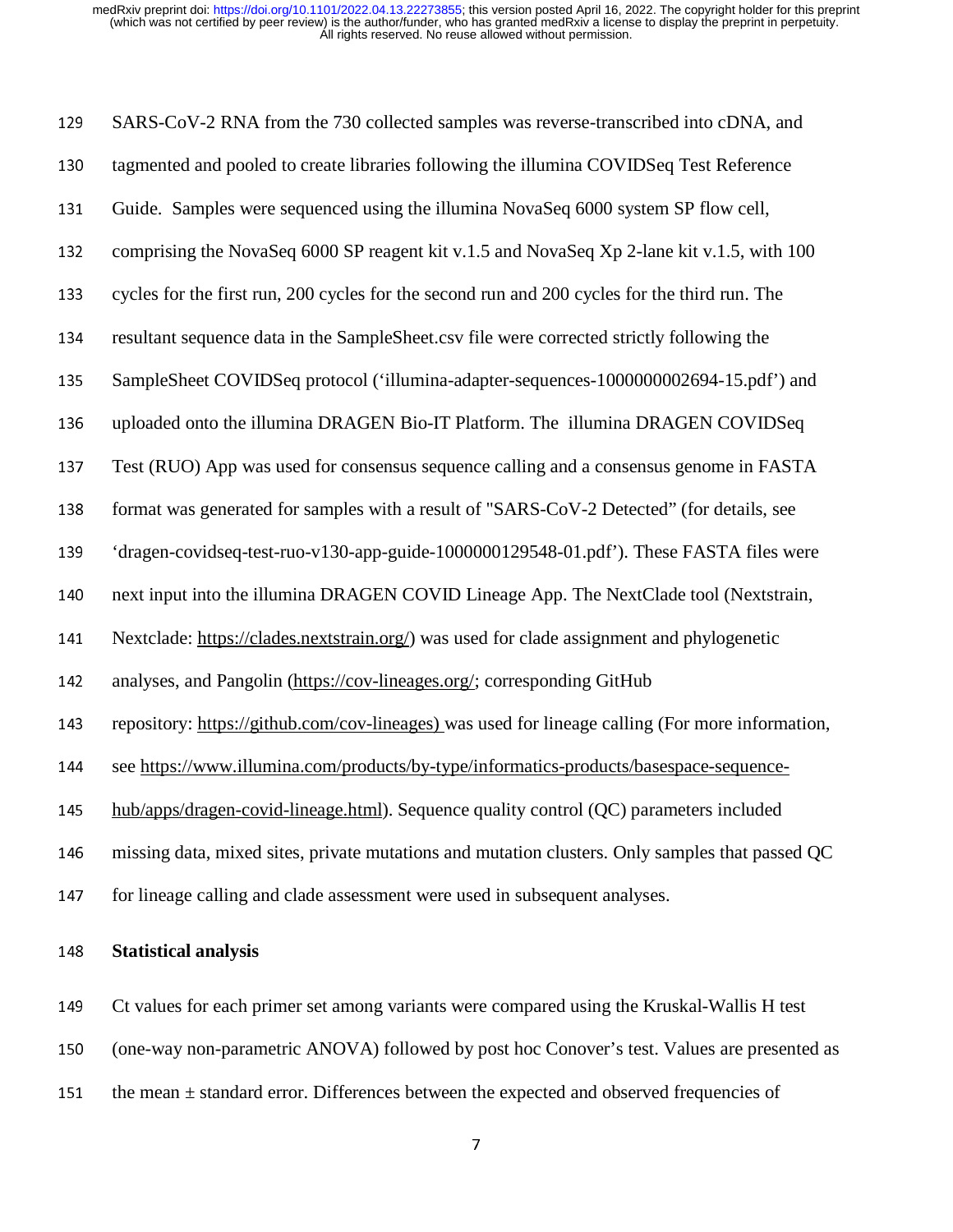152 symptoms among the Alpha, Delta and 'others' variants were assessed using the chi-squared test.

153 A p-value  $< 0.05$  was considered significant.

154

<sup>155</sup>**Results** 

#### <sup>156</sup>**Trends in SARS-CoV-2 infections during 2021 in Japan based on NGS**

157 From January 2021, the R.1 lineage was detected in up to approximately 38% of positive cases in 158 Japan after its first report in November 2020 (Hirotsu and Omata, 2021). As R.1 was first 159 detected in the U.S. a month earlier, this change in R.1 prevalence in Japan and other countries 160 was similar (Hirotsu and Omata, 2021). In addition, an increase in B.1.1.7 or Alpha cases was 161 reported in March 2021 during the fourth wave and B.1.617 or Delta was first detected in April 162 according to the Japanese Ministry of Health. As we perform routine commercial testing of 163 SARS-CoV-2, we hypothesized that our positive cases reflect the prevalent variants during a 164 given period. We therefore performed NGS of positive samples received for SARS-CoV-2 165 screening at the Genesis Institute of Genetic Research to identify the viral lineages causing 166 infection in the Japanese public in 2021. Three separate COVIDseq runs were conducted using 167 samples that were positive for SARS-CoV-2 by all 4 primer sets shown in Fig. 1A collected from 168 January to April in the 1<sup>st</sup> run, April to June in the  $2^{nd}$ , and July to August in the  $3^{rd}$ . In total, 730 169 samples were sequenced. After QC assessment for lineage calling and clade assignment, 620 170 samples were used for analysis. Of the 620 samples that passed QC, 190 were tested only using 171 the JPN-N2 primer set in duplicate and 430 samples were tested using the four-primer set and 172 were positive with all four sets. Based on phylogenetic clade assignment of known VOC and 173 VOI, 195 samples were determined to be Alpha, 28 were R.1, 255 were Delta and 142 were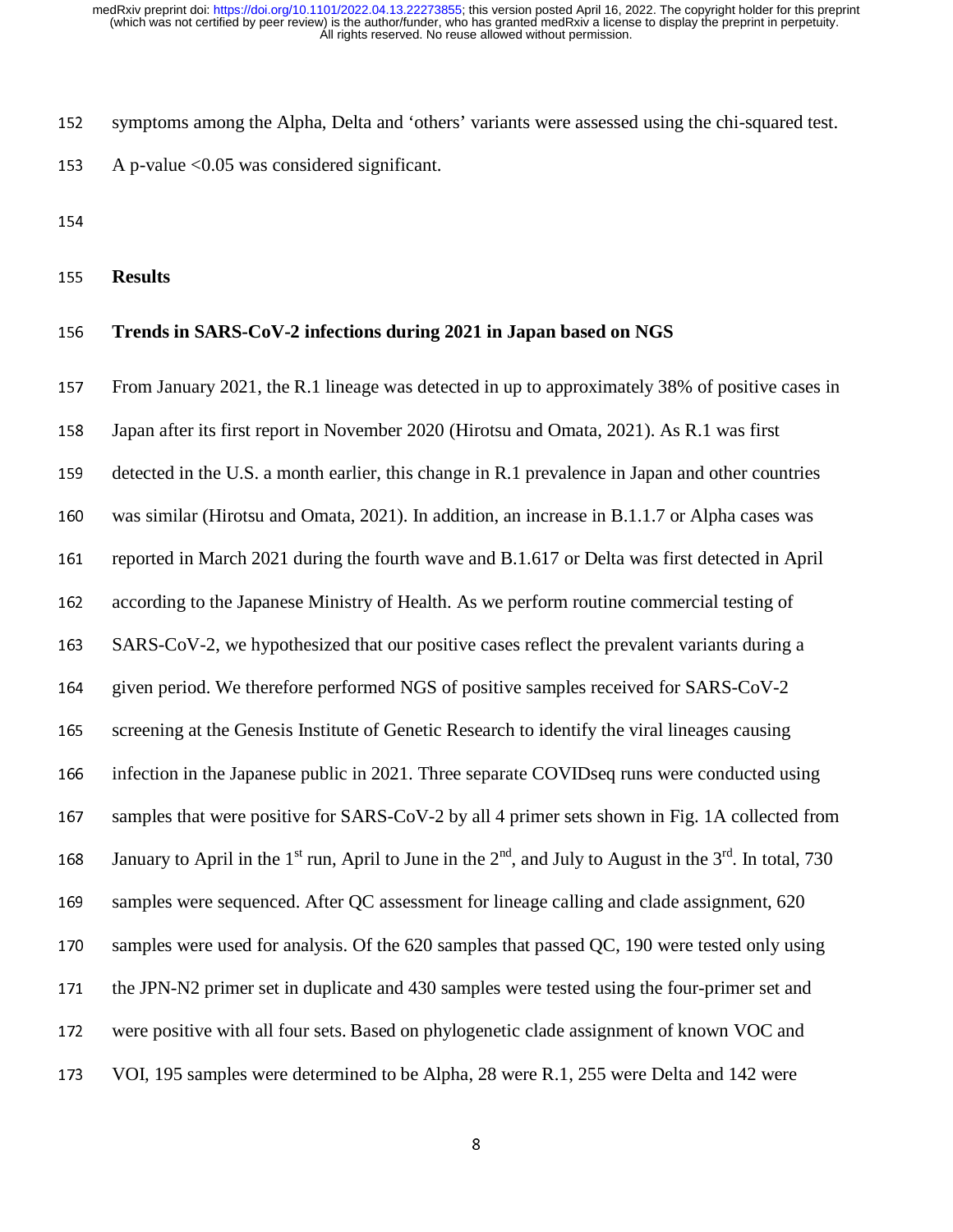| 174 | other lineages (Fig. 1B, Supp. Figs. 1, 2, 3). Alpha accounted for 47% of cases collected between     |
|-----|-------------------------------------------------------------------------------------------------------|
| 175 | January and June, and 10% of cases during this period were R.1 (Fig. 1C). However, in the $3rd$       |
| 176 | run using samples from July to August, only 17% of cases were Alpha and no cases of R.1 were          |
| 177 | detected, suggesting that these lineages were overtaken, most likely by Delta. Delta was first        |
| 178 | detected in our samples in the end of June and accounted for 78% of cases in the 3 <sup>rd</sup> run, |
| 179 | demonstrating a rapid increase in prevalence (Fig. 1C). Delta lineages were separated into            |
| 180 | B.1.617.2 and AY.4-AY.25, with the majority being the former (Fig. 1C). This suggested that the       |
| 181 | different variants displaced each other within a short period of around two months according to       |
| 182 | each wave of infection.                                                                               |

#### <sup>183</sup>**SARS-CoV-2 VOC are associated with a higher frequency of symptoms**

184 It is well known that viral mutations can cause more severe cases of COVID-19 (Hahn et al., 185 2020; Nagy et al., 2021; Voss et al., 2021). We thus analyzed the reported symptoms and 186 compared their frequencies between each VOC and the "other" lineages. At the time of 187 sampling, the presence of the following symptoms was asked: fever, tiredness, chills, headache, <sup>188</sup>muscle pain, dyspnea, cough, sore throat, runny nose, abnormal olfaction/taste, diarrhea, nausea, 189 and rash. The most commonly reported symptom in R.1 and 'others' cases was cough in 190 approximately 20% and 15%, respectively, whereas that in Alpha and Delta cases was fever in 191 approximately 24% and 34%, respectively (Fig. 2). Consistent with the reports of more severe 192 cases with VOC infection, Alpha and Delta cases had a significantly higher rate of fever and 193 cough than 'others' cases ( $p < 0.05$ ). Furthermore, headache and tiredness were significantly 194 more frequently reported in Alpha and Delta cases ( $p < 0.05$ ), suggesting an increase in severity. 195 Of note, approximately 15% of 'others' cases reported abnormal olfaction/taste, which is often 196 one of the first symptoms noted in mild COVID-19 (Spinato et al., 2020). However, it was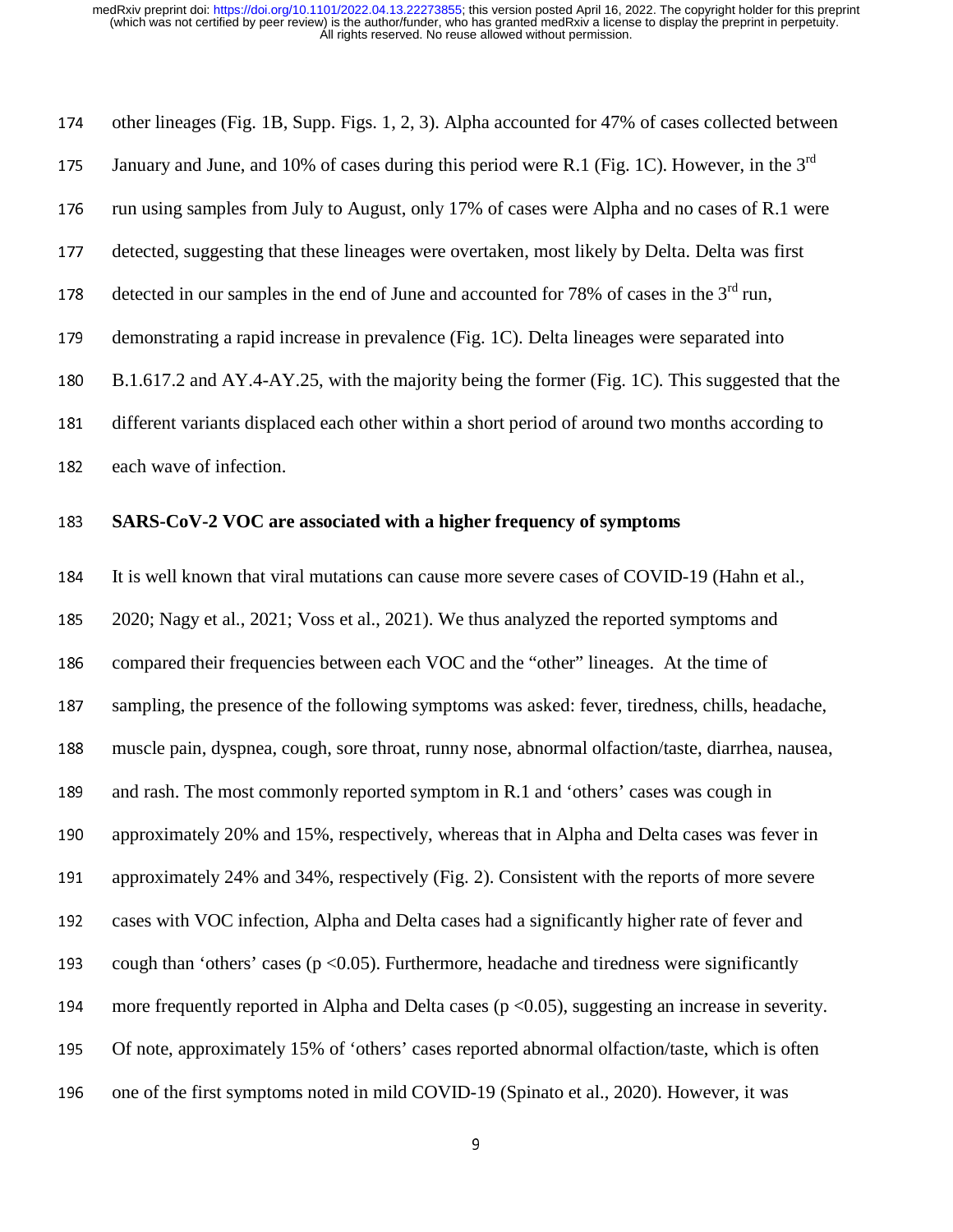197 reported slightly less in Delta and Alpha cases (Fig. 2). Muscle pain and dyspnea were also more 198 common in Delta and Alpha cases, although not significantly.

<sup>199</sup>We next examined the relationship between Ct values and the number of reported symptoms at

200 the time of sampling, but no significant trend was observed in our data (Supp. Fig. 4).

201 Based on these results, VOC may cause higher rates of commonly observed symptoms that are

202 not specific to SARS-CoV-2 infection.

#### <sup>203</sup>**Increased viral load is associated with the increased prevalence of Delta cases**

<sup>204</sup>The rapid spread of VOC is considered to be due to an increased viral load via faster replication

205 rates (Campbell et al., 2021; Li et al., 2021; Volz et al., 2021a). Alpha was reported to have

206 higher transmissibility than non-VOC and Delta was reported to have even higher

207 transmissibility due to an increased viral load (Li et al., 2021; Wintersdorff et al., 2021).

208 Consistent with this, we noted a significant difference in Ct values with all RT-PCR primer sets

209 among variants. With the JPN-N2 primer set, the mean Ct value for 'others' lineages was

210 30.1±0.3, that for R.1 was  $27.5\pm1.1$ , that for Alpha was  $25.9\pm0.3$  and that for Delta was  $24.4\pm0.3$ 

211 (Fig. 3A). With the CDC-N1 primer set, the mean Ct values were  $29.6\pm0.5$ ,  $27.2\pm1.1$ ,  $25.4\pm0.4$ 

212 and  $23.7\pm0.4$ , respectively (Fig. 3B). With the CDC-N2 primer set, the mean Ct values were

213  $30.1 \pm 0.5$ ,  $27.1 \pm 1.1$ ,  $25.8 \pm 0.4$  and  $23.9 \pm 0.4$ , respectively (Fig. 3C). Similarly, with the GH-E

214 primer set, the mean Ct values were  $30.9 \pm 0.5$ ,  $26.8 \pm 1.2$ ,  $26.9 \pm 0.4$  and  $25.3 \pm 0.4$ , respectively (Fig.

215 3D). Each variant had significantly lower Ct values than the 'others', with Delta having the

216 lowest Ct values among all variants, consistent with its higher viral load and infectivity. As it

217 was previously reported that Ct values >34 are the limit for viral isolation from samples (La

218 Scola et al., 2020), our samples were from contagious individuals.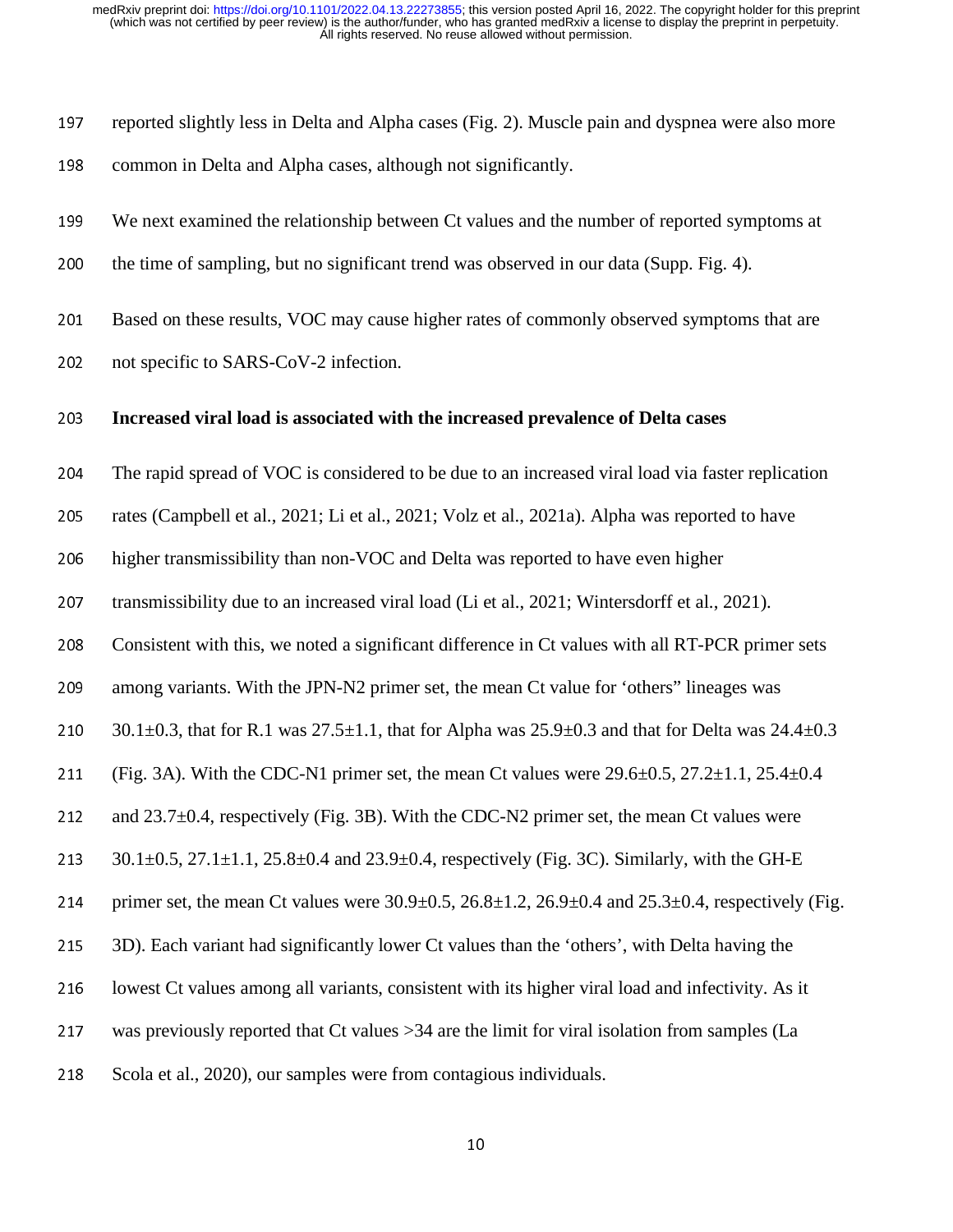| 219 | This decrease in Ct correlated with the trends in viral prevalence over time, demonstrating a    |
|-----|--------------------------------------------------------------------------------------------------|
| 220 | decline with each successive wave of infection spurred by the introduction of each VOC. As       |
| 221 | shown in Fig. 4A, the mean Ct using our 4-primer set screening method ranged between             |
| 222 | approximately 28 and 35 from January to the end of February, during which 'others' and R.1       |
| 223 | lineages comprised the majority of cases (Figs. 1C, 4A). Coinciding with the spread of Alpha in  |
| 224 | the fourth wave, the mean Ct markedly decreased to around 24-28 during March and April,          |
| 225 | indicating its higher infectivity. From the last week of May to June, there was a temporary drop |
| 226 | in Alpha cases, and the mean Ct increased back to around 30 accordingly. Then, from the first    |
| 227 | week of June until August, the mean Ct values further dropped to around 24-26 in parallel with   |
| 228 | the introduction and spread of Delta (Figs. 1C, 4A).                                             |
| 229 | To confirm that the changes in Ct values were due to increased viral load rather than            |
| 230 | mutations affecting primer binding, we examined COVIDseq data for any mutations in the           |
| 231 | primer binding sites. Among the 4 primer sets, only 3 of the 620 sequenced samples had a         |
| 232 | mutation at primer binding sites (Table 2). Two of these samples were Delta and one was Alpha,   |
| 233 | but only one of these mutations, specifically G29179T in the CDC-N2 forward primer binding       |
|     |                                                                                                  |

234 site, was considered to reduce binding. This confirmed that the lower Ct values in VOC cases

235 were due to increased viral load. As viral loads in Delta cases were reported to be 1000-times

236 higher than those in non-VOC cases (Li et al., 2021), the Ct values observed using our RT-PCR

237 method reflected the real-time trends in the prevalence of VOC.

## **Delta displaced Alpha as the major variant in Japan within 1 month**

239 Although travel restrictions, quarantine and vaccination measures were implemented worldwide,

- 240 Delta rapidly established itself as the dominant variant in countries like India, the UK, the
- 241 Netherlands and Australia, (Campbell et al., 2021; Wintersdorff et al., 2021) and displaced Alpha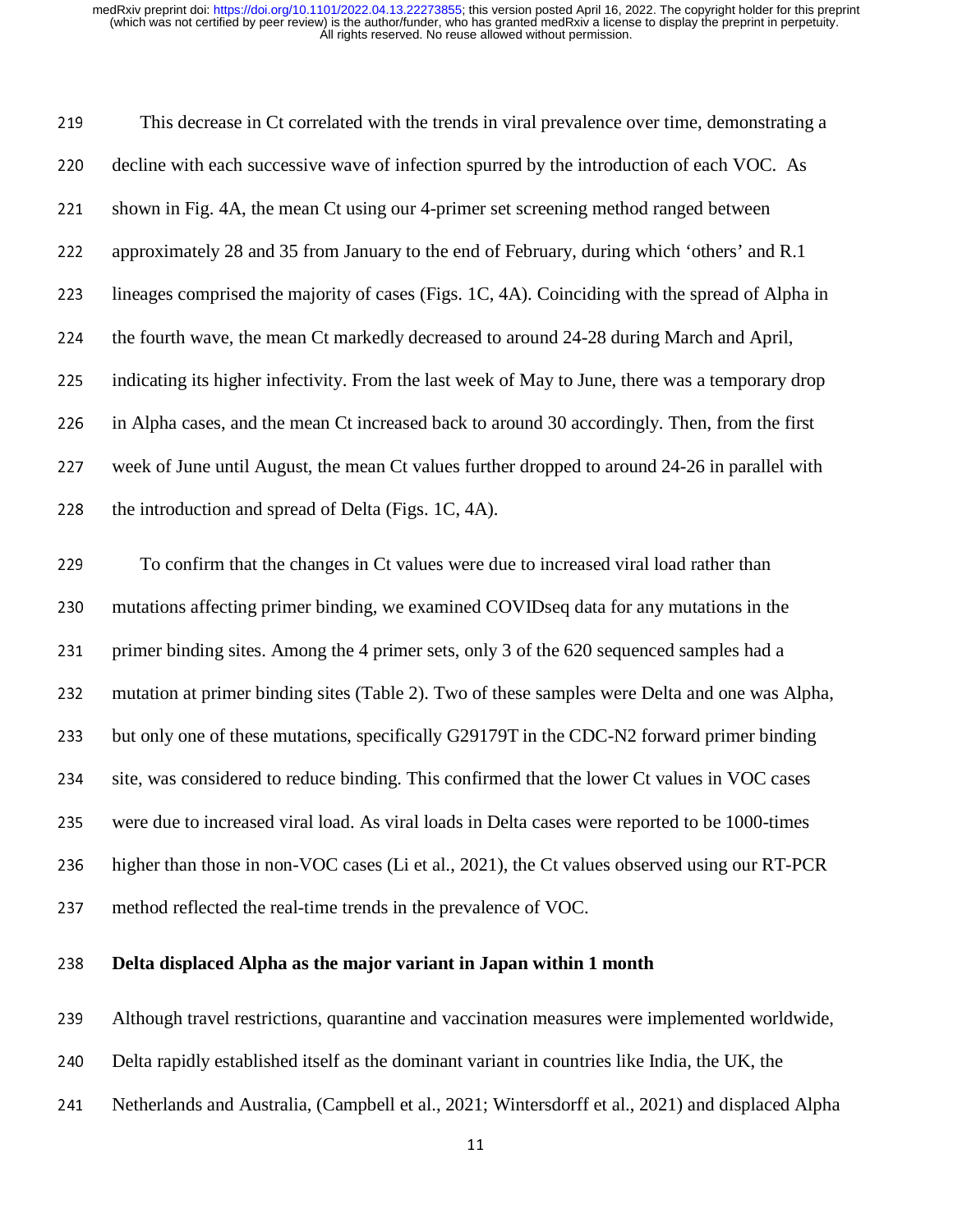| 242 | in the US by July 2021 (Bolze et al., 2021). Alpha was the dominant VOC detected in our             |
|-----|-----------------------------------------------------------------------------------------------------|
| 243 | samples from March to June (Figs. 1C, 4A). The first reported case of Delta in Japan was in         |
| 244 | April 2021, whereas we first detected the Delta variant, specifically B.1.617.2, in mid-June in a   |
| 245 | sample from Chiba prefecture (Figs. 1C, 4A). By mid-July, Delta accounted for 50% of all            |
| 246 | positive samples sequenced and its prevalence continued to increase to nearly 90% into August,      |
| 247 | overtaking Alpha (Figs. 1C, 4A). Therefore, although expected based on previous worldwide           |
| 248 | surveillance and its increased transmission rate, our sequencing results confirmed that the Delta   |
| 249 | variant rapidly dominated Japan.                                                                    |
| 250 | Detection of country-specific Delta lineages in Japan                                               |
| 251 | In addition to B.1.617.2, we detected Delta lineages AY.4-AY.25 (Fig. 4B), which are subclades      |
| 252 | within B.1.617.2 that exhibit significant geographic clustering, although there is no functional    |
| 253 | biological difference. As of August 21, 2021, AY.1-AY.25 lineages are included in the               |
| 254 | pangoLEARN model, with lineages AY.4-AY.11 being listed as predominant in the UK. During            |
| 255 | our third sequencing run using samples collected in July and August, we detected 23 cases of the    |
| 256 | Delta lineage AY.7.1, which is specific to Denmark. There were also 19 cases of AY.4, 4 cases       |
| 257 | of AY.5, 9 cases of AY.12, 7 cases of AY.25 and 1 case of AY.24 (Fig. 4B). These lineages are       |
| 258 | most prominent in the UK, Israel, the US and Indonesia, respectively (O'Toole et al., 2021).        |
| 259 | Considering their geographical diversity, these lineages may have been introduced into Japan        |
| 260 | through international travel from July 2021, but this point requires further epidemiological study. |
| 261 | <b>Discussion</b>                                                                                   |
| 262 | During 2020, the first (March to April 2020), second (July to September 2020), and third            |
| 263 | (October 2020 to January 2021) waves of COVID-19 in Japan were characterized by B.1.1.162,          |

12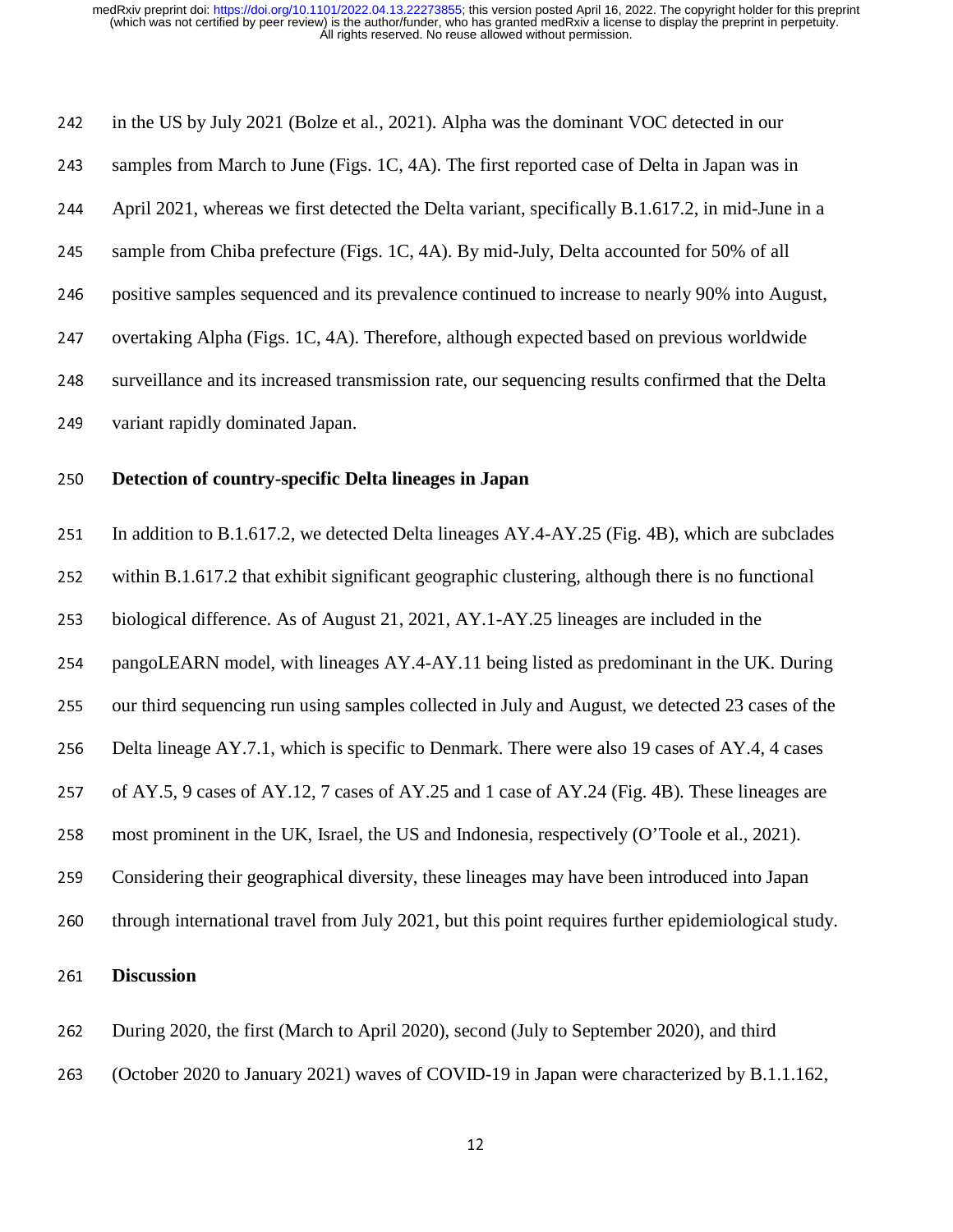264 B.1.1.284, and B.1.1.214 lineages, respectively (Sekizuka et al., 2020). According to a previous 265 study, variants of SARS-CoV-2 evolve through natural selection and dominate the population <sup>266</sup>(Hou et al., 2020). NGS analysis has made it possible to trace the spread of SARS-CoV-2 and 267 identify specific lineages infecting a population. This is particularly important as the emergence 268 of mutations has led to the rapid spread of VOC and VOI that may be less sensitive to available 269 vaccines. We used Ct values from RT-PCR and NGS data to investigate the trends in variant 270 prevalence in Japan based on samples collected from January to August 2021. The most 271 prevalent strain changed within an approximately two-month period between sequencing runs. 272 From the period of January to March, 'others' and R.1 lineages were most prevalent among our 273 samples. R.1 was first reported in the US in October 2020 and in Japan in November, but the 274 reported isolates where phylogenetically similar; therefore, it is possible that the Japanese isolate 275 originated from the US isolate (Sekizuka et al., 2020). By mid-April 2021, nearly 40% of the R.1 276 lineage entries in the Global Initiative on Sharing All Influenza Data (GISAID) database were 277 from Japan (Hirotsu and Omata, 2021). We observed the highest number of cases at the end of 278 March and into April, which was consistent with the peak incidence in Japan and the US 279 according to international lineage tracking at cov-lineages.org (O'Toole et al., 2021). 280 However, despite the rapid spread of R.1, it was quickly dominated by the more

281 transmissive Alpha in Japan and overseas (Washington et al., 2021). We first noted a significant 282 drop in Ct values mid-March, which coincided not only with an increase in Alpha cases detected 283 by our sequencing, but also with the worldwide increase based on lineage tracking. The use of Ct 284 values to assess mortality, prognosis, disease severity and infectivity has been reviewed in many 285 previous studies (Rabaan et al., 2021; Rao et al., 2020), but it is well known that they are 286 affected by many factors, including primer design. Our RT-PCR assay uses 4 primer sets, 3 of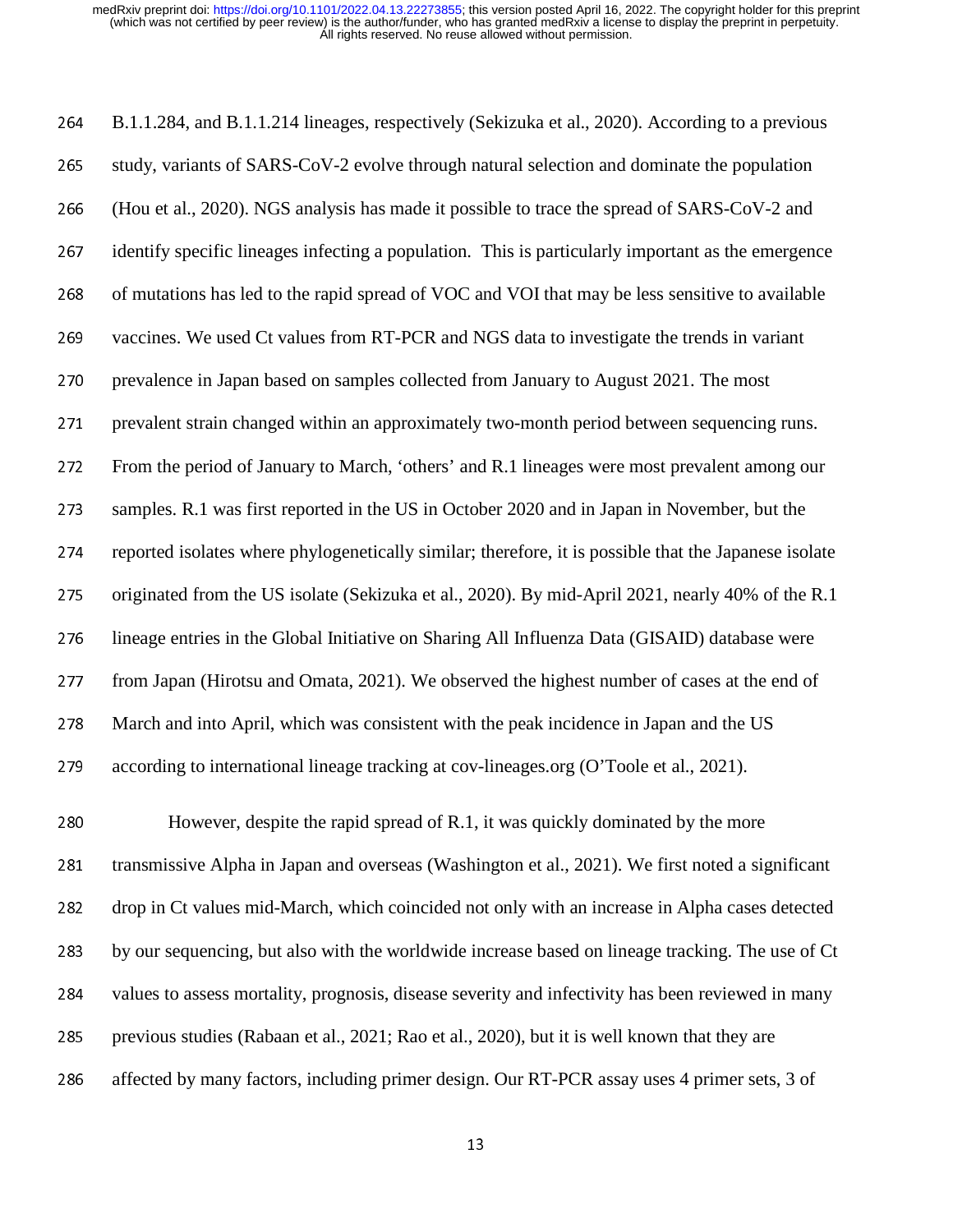287 which detect the nucleocapsid region, in order to increase the detection sensitivity and specificity 288 while using the same PCR program. We previously reported that the CDC-N1 primer set is prone 289 to false-positives, and should not be used alone without CDC-N2 or JPN-N2, which have a 290 higher accuracy in the Japanese population (Tsutae et al., 2020). In addition, among all 620 291 sequenced samples, only one Alpha case carried a mutation that may have reduced CDC-N2 292 primer binding, leading to a single higher Ct value (Table 2). The overall observed changes in Ct 293 values with all primer sets were congruent with changes in the lineages isolated over time, with 294 lower Ct values correlating with the increase in cases of more infective Alpha and Delta variants, 295 indicating that the varying mutations in these lineages did not significantly affect our RT-PCR. 296 Of note, we only observed a significant correlation between the number of symptoms and 297 presence of VOC, but not between Ct values and symptoms. This is consistent with a study that 298 reported similar Ct values between asymptomatic and preymptomatic cases (Singanayagam et al., <sup>299</sup>2020), as well as a study in the UK stating that Ct values ultimately depend on the virus strain in 300 the population (Walker et al., 2021). Therefore, our study revealed that Ct values of multiple 301 primer sets can be a good reflection of the transmissibility of the most prominent SARS-CoV-2 302 lineage in a population at a given time. Although our study has the limitations of symptom onset 303 data being unavailable and the timing of sample collection varying throughout the course of <sup>304</sup>infection, it suggested that a rapid decrease in Ct values in routine testing indicates the <sup>305</sup>introduction of a new, more infective variant, whereas an increase may indicate its fading out 306 from a population.

<sup>307</sup>The R.1 variant, which was reported to have potential escape mutations in the N-terminal 308 domain (W152L) and spike protein (E484K) (Hirotsu and Omata, 2021), was recently re-309 detected in the US amidst the rampant spread of Delta (Cavanaugh et al., 2021). This variant was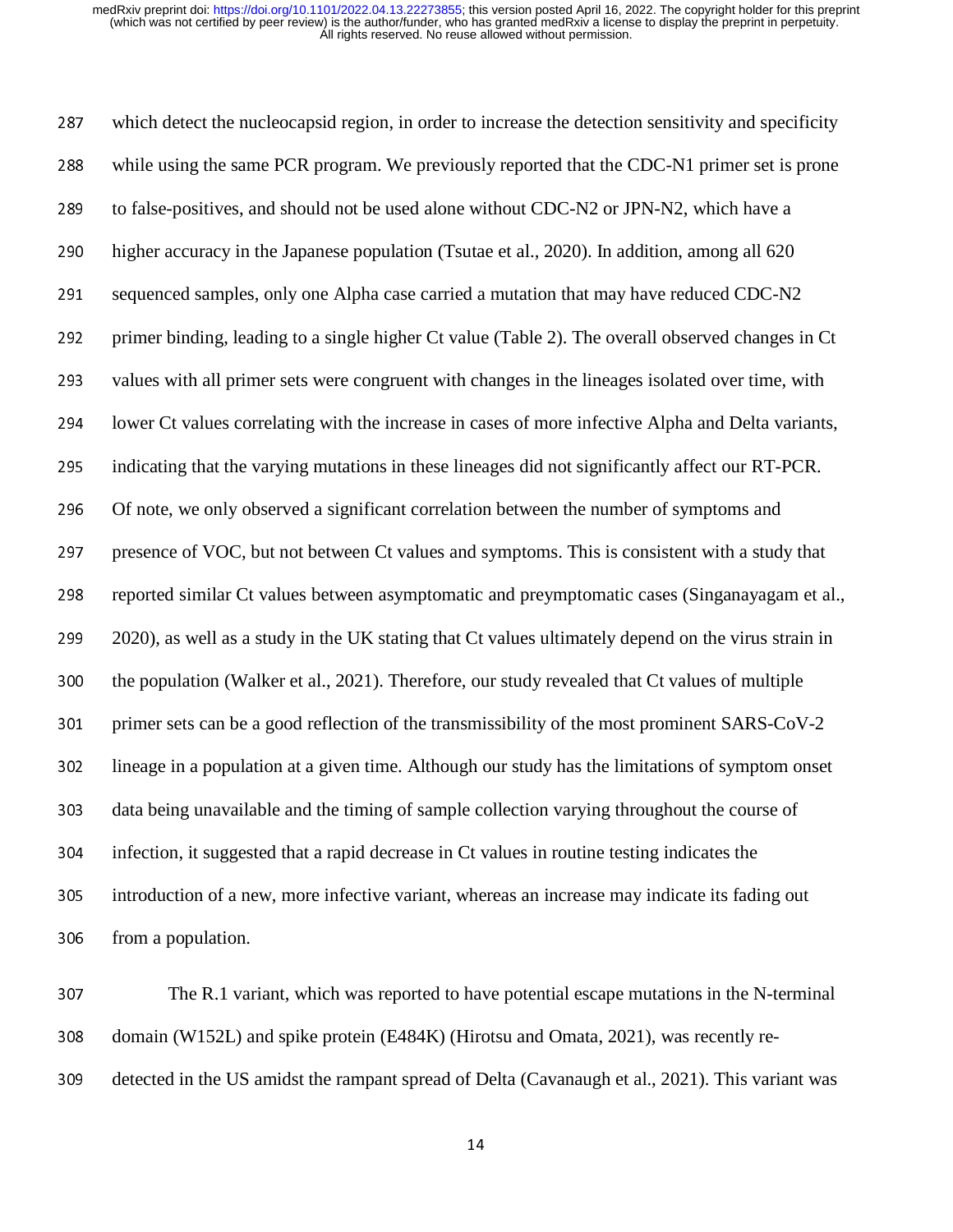| 310 | not detected in our samples after June, suggesting that variants can reemerge in different           |
|-----|------------------------------------------------------------------------------------------------------|
| 311 | populations worldwide. Variants harboring E484K, L452R, or N501Y are of particular concern           |
| 312 | because they are related to escape from antibody neutralization (Cherian et al., 2021; Lucas et al., |
| 313 | 2021). As such, even after vaccination or previous infection, if these variants are reintroduced to  |
| 314 | a population, they may become dominant again. As nearly 80% of the Japanese population has           |
| 315 | received two doses of the SARS-CoV-2 vaccine as of February 2022, it will be of interest to          |
| 316 | investigate how the presence of antibodies affects the average Ct values and transmissibility of     |
| 317 | known and new variants such as Omicron. Furthermore, as the third vaccine is just now being          |
| 318 | administered in Japan at present, it is important to identify mutations in highly transmissible      |
| 319 | strains in order to prevent the spread of even more infectious variants that escape antibody         |
| 320 | neutralization. Our NGS data will be highly useful for investigating which mutations were            |
| 321 | conserved in the SARS-CoV-2 sequence throughout the rapid fluctuation of lineages present in         |
| 322 | Japan, aiding in the estimation of future VOC through machine learning.                              |
| 323 |                                                                                                      |
|     |                                                                                                      |
| 324 | <b>Competing Interests</b>                                                                           |
| 325 | The authors declare that there are no competing interests.                                           |
| 326 |                                                                                                      |
| 327 | <b>Ethics Statement</b>                                                                              |
| 328 | Samples were collected from volunteers, testing participants and patients under physician care       |
| 329 | undergoing clinical testing for SARS-CoV-2 (COVID-19). Samples were anonymized, and                  |
| 330 | laboratory technicians and researchers were blinded to the identity of the patients. Only non-       |
|     |                                                                                                      |

331 identifying data, such as age, sex and symptoms, were provided. All experimental protocols were

332 approved by the ethics committee of Genesis Healthcare.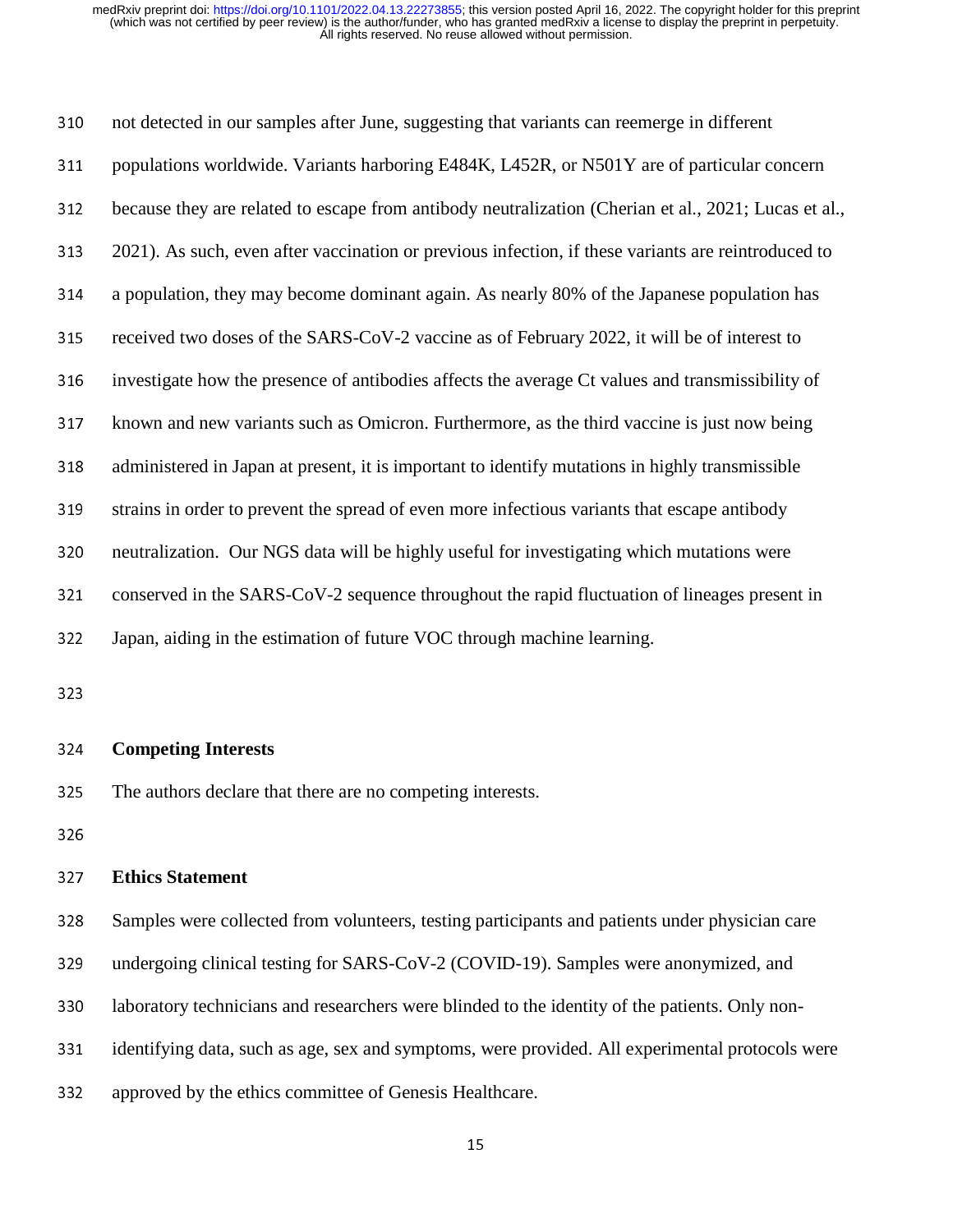#### 333

#### <sup>334</sup>**Data availability**

335 NGS data from the first and second COVIDseq runs were uploaded to GISAID.

336

## <sup>337</sup>**Funding**

- 338 This study was supported by Genesis Healthcare Corporation. The sponsor had no influence on
- 339 the study other than providing resources and the facility.

<sup>340</sup>**Acknowledgements** 

- 341 None.
- 342

#### <sup>343</sup>**Author Contributions**

- 344 I.S.B. conceived the study. D.W., J.T., and H.A. processed samples and performed RT-PCR.
- <sup>345</sup>D.W, M.O., S.N., E.S., and J.T. performed next-generation sequencing. C.C. and W.O. carried
- 346 out data analysis and lineage assignment. D.W. wrote the manuscript. All authors reviewed the
- 347 data and approved the manuscript.
- 

## <sup>349</sup>**References**

- 350 Bolze A, Cirulli ET, Luo S, White S, Wyman D, Dei Rossi A, et al. SARS-CoV-2 variant Delta<br>351 rapidly displaced variant Alpha in the United States and led to higher viral loads. Infectious
- 351 rapidly displaced variant Alpha in the United States and led to higher viral loads. Infectious<br>352 Diseases (except HIV/AIDS); 2021. https://doi.org/10.1101/2021.06.20.21259195.
- Diseases (except HIV/AIDS); 2021. https://doi.org/10.1101/2021.06.20.21259195.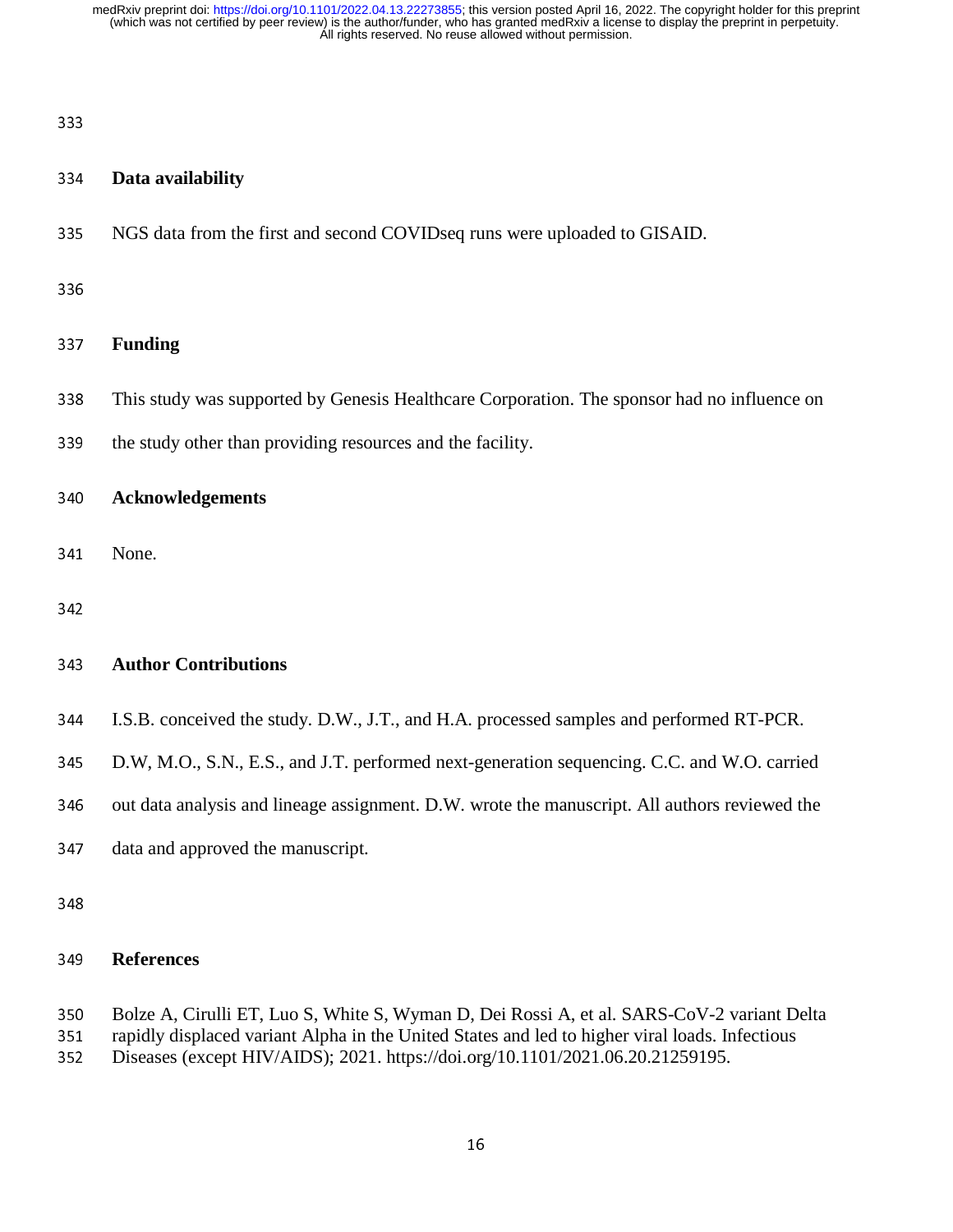- 353 Campbell F, Archer B, Laurenson-Schafer H, Jinnai Y, Konings F, Batra N, et al. Increased<br>354 transmissibility and global spread of SARS-CoV-2 variants of concern as at June 2021.
- 354 transmissibility and global spread of SARS-CoV-2 variants of concern as at June 2021.<br>355 Eurosurveillance 2021;26:2100509. https://doi.org/10.2807/1560-7917.ES.2021.26.24.2
- 
- 355 Eurosurveillance 2021;26:2100509. https://doi.org/10.2807/1560-7917.ES.2021.26.24.2100509.<br>356 Cavanaugh AM, Fortier S, Lewis P, Arora V, Johnson M, George K, et al. COVID-19 Outbreak 356 Cavanaugh AM, Fortier S, Lewis P, Arora V, Johnson M, George K, et al. COVID-19 Outbreak<br>357 Associated with a SARS-CoV-2 R.1 Lineage Variant in a Skilled Nursing Facility After
- 
- 357 Associated with a SARS-CoV-2 R.1 Lineage Variant in a Skilled Nursing Facility After<br>358 Vaccination Program Kentucky, March 2021. Morb Mortal Wkly Rep 2021;70:639–4 358 Vaccination Program — Kentucky, March 2021. Morb Mortal Wkly Rep 2021;70:639–43.<br>359 https://doi.org/10.15585/mmwr.mm7017e2.
- 359 https://doi.org/10.15585/mmwr.mm7017e2.<br>360 Cherian S. Potdar V. Jadhav S. Yadav P. Gu
- 360 Cherian S, Potdar V, Jadhav S, Yadav P, Gupta N, Das M, et al. Convergent evolution of SARS-<br>361 CoV-2 spike mutations, L452R, E484O and P681R, in the second wave of COVID-19 in
- 361 CoV-2 spike mutations, L452R, E484Q and P681R, in the second wave of COVID-19 in<br>362 Maharashtra, India. 2021. https://doi.org/10.1101/2021.04.22.440932.
- 362 Maharashtra, India. 2021. https://doi.org/10.1101/2021.04.22.440932.<br>363 Corman VM, Landt O, Kaiser M, Molenkamp R, Meijer A, Chu DK, 6
- 363 Corman VM, Landt O, Kaiser M, Molenkamp R, Meijer A, Chu DK, et al. Detection of 2019<br>364 novel coronavirus (2019-nCoV) by real-time RT-PCR. Eurosurveillance 2020;25.
- 364 novel coronavirus (2019-nCoV) by real-time RT-PCR. Eurosurveillance 2020;25.<br>365 https://doi.org/10.2807/1560-7917.ES.2020.25.3.2000045.
- 365 https://doi.org/10.2807/1560-7917.ES.2020.25.3.2000045.<br>366 Hahn G, Wu CM, Lee S, Hecker J, Lutz SM, Haneuse S, et
- 366 Hahn G, Wu CM, Lee S, Hecker J, Lutz SM, Haneuse S, et al. Two mutations in the SARS-<br>367 CoV-2 spike protein and RNA polymerase complex are associated with COVID-19 mortality
- 367 CoV-2 spike protein and RNA polymerase complex are associated with COVID-19 mortality<br>368 risk. 2020. https://doi.org/10.1101/2020.11.17.386714.
- 368 risk. 2020. https://doi.org/10.1101/2020.11.17.386714.<br>369 Hirotsu Y, Omata M. Detection of R.1 lineage severe a
- 369 Hirotsu Y, Omata M. Detection of R.1 lineage severe acute respiratory syndrome coronavirus 2<br>370 (SARS-CoV-2) with spike protein W152L/E484K/G769V mutations in Japan. PLoS Pathog
- 370 (SARS-CoV-2) with spike protein W152L/E484K/G769V mutations in Japan. PLoS Pathog<br>371 2021;17:e1009619. https://doi.org/10.1371/journal.ppat.1009619.
- 371 2021;17:e1009619. https://doi.org/10.1371/journal.ppat.1009619.<br>372 Hou YJ, Chiba S, Halfmann P, Ehre C, Kuroda M, Dinnon KH, et
- 372 Hou YJ, Chiba S, Halfmann P, Ehre C, Kuroda M, Dinnon KH, et al. SARS-CoV-2 D614G<br>373 variant exhibits efficient replication ex vivo and transmission in vivo. Science 2020:370:146
- 373 variant exhibits efficient replication ex vivo and transmission in vivo. Science 2020;370:1464–8.<br>374 https://doi.org/10.1126/science.abe8499.
- 374 https://doi.org/10.1126/science.abe8499.<br>375 La Scola B, Le Bideau M, Andreani J, Ho
- 375 La Scola B, Le Bideau M, Andreani J, Hoang VT, Grimaldier C, Colson P, et al. Viral RNA load<br>376 as determined by cell culture as a management tool for discharge of SARS-CoV-2 patients from 376 as determined by cell culture as a management tool for discharge of SARS-CoV-2 patients from<br>377 infectious disease wards. Eur J Clin Microbiol Infect Dis 2020;39:1059–61.
- 377 infectious disease wards. Eur J Clin Microbiol Infect Dis 2020;39:1059–61.<br>378 https://doi.org/10.1007/s10096-020-03913-9.
- 378 https://doi.org/10.1007/s10096-020-03913-9.<br>379 Li B, Deng A, Li K, Hu Y, Li Z, Xiong Q, et a
- 379 Li B, Deng A, Li K, Hu Y, Li Z, Xiong Q, et al. Viral infection and transmission in a large, well-
- 380 traced outbreak caused by the SARS-CoV-2 Delta variant. 2021.<br>381 https://doi.org/10.1101/2021.07.07.21260122.
- 381 https://doi.org/10.1101/2021.07.07.21260122.<br>382 Lu X, Wang L, Sakthivel SK, Whitaker B, Mu
- 382 Lu X, Wang L, Sakthivel SK, Whitaker B, Murray J, Kamili S, et al. US CDC Real-Time<br>383 Reverse Transcription PCR Panel for Detection of Severe Acute Respiratory Syndrome
- 383 Reverse Transcription PCR Panel for Detection of Severe Acute Respiratory Syndrome<br>384 Coronavirus 2 Volume 26, Number 8—August 2020 Emerging Infectious Diseases jo
- 384 Coronavirus 2 Volume 26, Number 8—August 2020 Emerging Infectious Diseases journal -<br>385 CDC. Emerg Infect Dis 2020;26. https://doi.org/10.3201/eid2608.201246.
- 385 CDC. Emerg Infect Dis 2020;26. https://doi.org/10.3201/eid2608.201246.<br>386 Lucas C, Vogels CBF, Yildirim I, Rothman JE, Lu P, Monteiro V, et al. In
- 386 Lucas C, Vogels CBF, Yildirim I, Rothman JE, Lu P, Monteiro V, et al. Impact of circulating SARS-CoV-2 variants on mRNA vaccine-induced immunity in uninfected and previously
- 387 SARS-CoV-2 variants on mRNA vaccine-induced immunity in uninfected and previously<br>388 infected individuals. 2021. https://doi.org/10.1101/2021.07.14.21260307.
- 388 infected individuals. 2021. https://doi.org/10.1101/2021.07.14.21260307.<br>389 Martin DP, Weaver S, Tegally H, San JE, Shank SD, Wilkinson E, et al. 7
- 389 Martin DP, Weaver S, Tegally H, San JE, Shank SD, Wilkinson E, et al. The emergence and ongoing convergent evolution of the SARS-CoV-2 N501Y lineages. Cell 2021;184:5189-
- 390 ongoing convergent evolution of the SARS-CoV-2 N501Y lineages. Cell 2021;184:5189-<br>391 5200.e7. https://doi.org/10.1016/j.cell.2021.09.003.
- 391 5200.e7. https://doi.org/10.1016/j.cell.2021.09.003.<br>392 Nagy Á. Pongor S. Győrffy B. Different mutations i
- 392 Nagy Á, Pongor S, Győrffy B. Different mutations in SARS-CoV-2 associate with severe and<br>393 mild outcome. Int J Antimicrob Agents 2021:57:106272.
- 393 mild outcome. Int J Antimicrob Agents 2021;57:106272.<br>394 https://doi.org/10.1016/j.ijantimicag.2020.106272.
- 394 https://doi.org/10.1016/j.ijantimicag.2020.106272.<br>395 O'Toole Á, Hill V, Pybus OG, Watts A, Bogoch II,
- 395 O'Toole Á, Hill V, Pybus OG, Watts A, Bogoch II, Khan K, et al. Tracking the international spread of SARS-CoV-2 lineages B.1.1.7 and B.1.351/501Y-V2 with grinch 2021.
- 396 spread of SARS-CoV-2 lineages B.1.1.7 and B.1.351/501Y-V2 with grinch 2021.<br>397 https://doi.org/10.12688/wellcomeopenres.16661.2.
- https://doi.org/10.12688/wellcomeopenres.16661.2.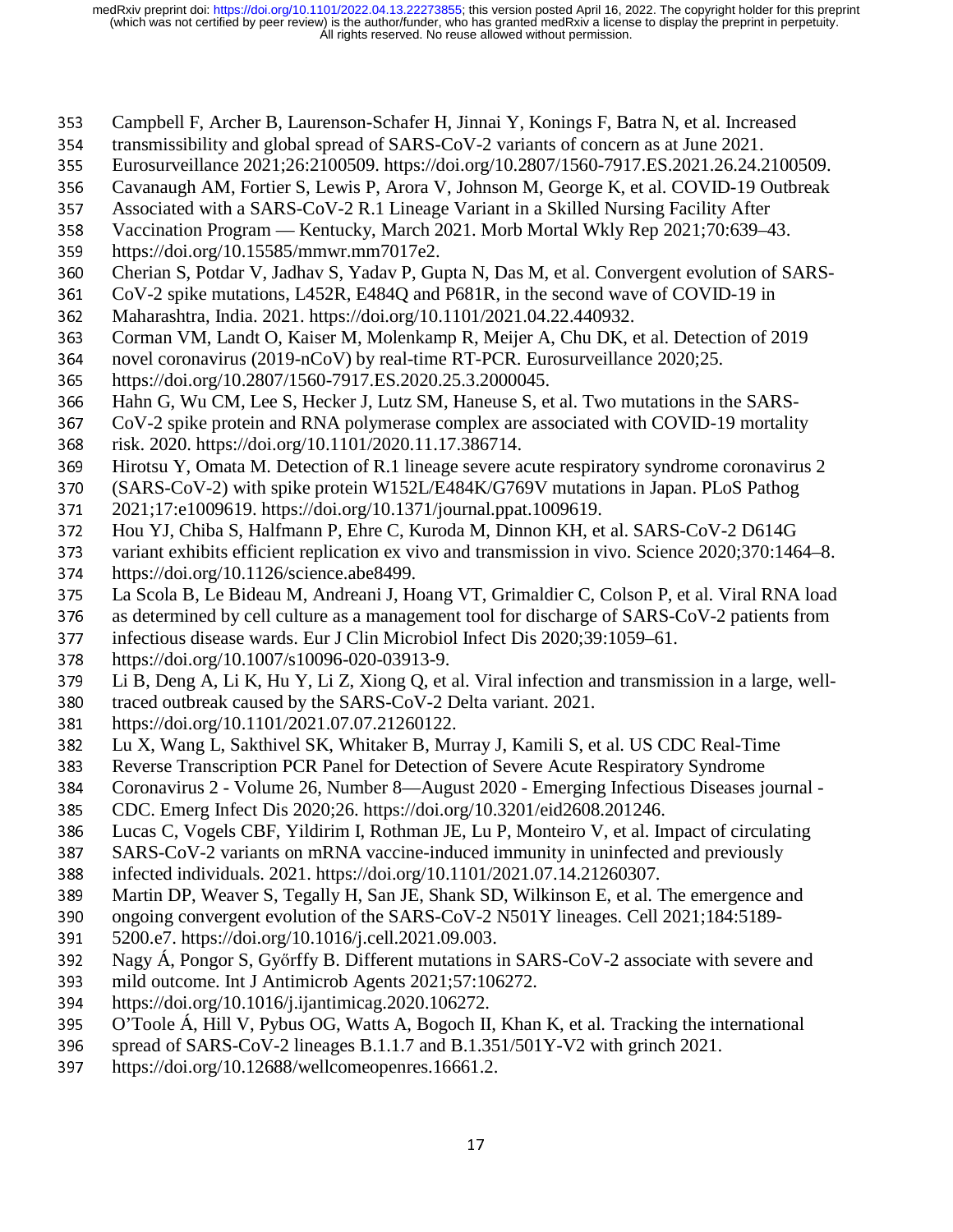- 398 Park M, Won J, Choi BY, Lee CJ. Optimization of primer sets and detection protocols for<br>399 SARS-CoV-2 of coronavirus disease 2019 (COVID-19) using PCR and real-time PCR. Ex
- 399 SARS-CoV-2 of coronavirus disease 2019 (COVID-19) using PCR and real-time PCR. Exp Mol<br>400 Med 2020;52:963–77. https://doi.org/10.1038/s12276-020-0452-7.
- 400 Med 2020;52:963–77. https://doi.org/10.1038/s12276-020-0452-7.<br>401 Peñarrubia L, Ruiz M, Porco R, Rao SN, Juanola-Falgarona M, Ma
- 401 Peñarrubia L, Ruiz M, Porco R, Rao SN, Juanola-Falgarona M, Manissero D, et al. Multiple<br>402 assays in a real-time RT-PCR SARS-CoV-2 panel can mitigate the risk of loss of sensitivity
- 402 assays in a real-time RT-PCR SARS-CoV-2 panel can mitigate the risk of loss of sensitivity by<br>403 new genomic variants during the COVID-19 outbreak. Int J Infect Dis 2020:97:225–9.
- 403 new genomic variants during the COVID-19 outbreak. Int J Infect Dis 2020;97:225–9.<br>404 https://doi.org/10.1016/j.ijid.2020.06.027.
- 404 https://doi.org/10.1016/j.ijid.2020.06.027.<br>405 Planas D, Vever D, Baidaliuk A, Staropoli
- 405 Planas D, Veyer D, Baidaliuk A, Staropoli I, Guivel-Benhassine F, Rajah MM, et al. Reduced<br>406 sensitivity of SARS-CoV-2 variant Delta to antibody neutralization. Nature 2021:596:276–80.
- 406 sensitivity of SARS-CoV-2 variant Delta to antibody neutralization. Nature 2021;596:276–80.<br>407 https://doi.org/10.1038/s41586-021-03777-9.
- 407 https://doi.org/10.1038/s41586-021-03777-9.<br>408 Rabaan AA, Tirupathi R, Sule AA, Aldali J, N
- 408 Rabaan AA, Tirupathi R, Sule AA, Aldali J, Mutair AA, Alhumaid S, et al. Viral Dynamics and<br>409 Real-Time RT-PCR Ct Values Correlation with Disease Severity in COVID-19. Diagnostics
- 409 Real-Time RT-PCR Ct Values Correlation with Disease Severity in COVID-19. Diagnostics 410 2021;11:1091. https://doi.org/10.3390/diagnostics11061091.
- 410 2021;11:1091. https://doi.org/10.3390/diagnostics11061091.<br>411 Rao SN, Manissero D, Steele VR, Pareja J. A Narrative Syste
- 411 Rao SN, Manissero D, Steele VR, Pareja J. A Narrative Systematic Review of the Clinical<br>412 Utility of Cycle Threshold Values in the Context of COVID-19. Infect Dis Ther 2020;9:57
- 412 Utility of Cycle Threshold Values in the Context of COVID-19. Infect Dis Ther 2020;9:573–86.<br>413 https://doi.org/10.1007/s40121-020-00324-3.
- 413 https://doi.org/10.1007/s40121-020-00324-3.<br>414 Sekizuka T, Itokawa K, Hashino M, Kawano-
- 414 Sekizuka T, Itokawa K, Hashino M, Kawano-Sugaya T, Tanaka R, Yatsu K, et al. A genome<br>415 epidemiological study of SARS-CoV-2 introduction into Japan. 2020.
- 415 epidemiological study of SARS-CoV-2 introduction into Japan. 2020.<br>416 https://doi.org/10.1101/2020.07.01.20143958.
- 416 https://doi.org/10.1101/2020.07.01.20143958.<br>417 Sekizuka T, Itokawa K, Hashino M, Okubo K,
- 417 Sekizuka T, Itokawa K, Hashino M, Okubo K, Ohnishi A, Goto K, et al. A Discernable Increase<br>418 in the Severe Acute Respiratory Syndrome Coronavirus 2 R.1 Lineage Carrying an E484K Spike
- 418 in the Severe Acute Respiratory Syndrome Coronavirus 2 R.1 Lineage Carrying an E484K Spike<br>419 Protein Mutation in Japan. 2021. https://doi.org/10.1101/2021.04.04.21254749.
- 419 Protein Mutation in Japan. 2021. https://doi.org/10.1101/2021.04.04.21254749.<br>420 Shirato K. Nao N. Katano H. Takayama I. Saito S. Kato F. et al. Development o
- 420 Shirato K, Nao N, Katano H, Takayama I, Saito S, Kato F, et al. Development of Genetic <br>421 Diagnostic Methods for Detection for Novel Coronavirus 2019(nCoV-2019) in Japan. Jpn
- 421 Diagnostic Methods for Detection for Novel Coronavirus 2019(nCoV-2019) in Japan. Jpn J<br>422 Infect Dis 2020;73:304–7. https://doi.org/10.7883/yoken.JJID.2020.061.
- 122 Infect Dis 2020;73:304–7. https://doi.org/10.7883/yoken.JJID.2020.061.<br>423 Singanayagam A, Patel M, Charlett A, Lopez Bernal J, Saliba V, Ellis J,
- 423 Singanayagam A, Patel M, Charlett A, Lopez Bernal J, Saliba V, Ellis J, et al. Duration of infectiousness and correlation with RT-PCR cycle threshold values in cases of COVID-19,
- 424 infectiousness and correlation with RT-PCR cycle threshold values in cases of COVID-19,<br>425 England, January to May 2020. Eurosurveillance 2020;25:2001483.
- 425 England, January to May 2020. Eurosurveillance 2020;25:2001483.<br>426 https://doi.org/10.2807/1560-7917.ES.2020.25.32.2001483.
- 426 https://doi.org/10.2807/1560-7917.ES.2020.25.32.2001483.<br>427 Spinato G, Fabbris C, Polesel J, Cazzador D, Borsetto D, Ho
- 427 Spinato G, Fabbris C, Polesel J, Cazzador D, Borsetto D, Hopkins C, et al. Alterations in Smell<br>428 or Taste in Mildly Symptomatic Outpatients With SARS-CoV-2 Infection. JAMA
- or Taste in Mildly Symptomatic Outpatients With SARS-CoV-2 Infection. JAMA<br>429 2020;323:2089–90. https://doi.org/10.1001/jama.2020.6771.
- 429 2020;323:2089–90. https://doi.org/10.1001/jama.2020.6771.<br>430 Tsutae W, Chaochaisit W, Aoshima H, Ida C, Miyakawa S, S
- 430 Tsutae W, Chaochaisit W, Aoshima H, Ida C, Miyakawa S, Sekine H, et al. Detecting and<br>431 isolating false negatives of SARS-CoV-2 primers and probe sets among the Japanese Popu
- 431 isolating false negatives of SARS-CoV-2 primers and probe sets among the Japanese Population:<br>432 A laboratory testing methodology and study. Infectious Diseases (except HIV/AIDS); 2020.
- 432 A laboratory testing methodology and study. Infectious Diseases (except HIV/AIDS); 2020.<br>433 https://doi.org/10.1101/2020.10.07.20208264.
- 
- 433 https://doi.org/10.1101/2020.10.07.20208264.<br>434 Volz E, Mishra S, Chand M, Barrett JC, Johns 434 Volz E, Mishra S, Chand M, Barrett JC, Johnson R, Geidelberg L, et al. Transmission of SARS-<br>435 CoV-2 Lineage B.1.1.7 in England: Insights from linking epidemiological and genetic data.
- 
- 435 CoV-2 Lineage B.1.1.7 in England: Insights from linking epidemiological and genetic data.<br>436 Infectious Diseases (except HIV/AIDS); 2021a. https://doi.org/10.1101/2020.12.30.2024903 436 Infectious Diseases (except HIV/AIDS); 2021a. https://doi.org/10.1101/2020.12.30.20249034.<br>437 Volz E, Mishra S, Chand M, Barrett JC, Johnson R, Geidelberg L, et al. Assessing
- 437 Volz E, Mishra S, Chand M, Barrett JC, Johnson R, Geidelberg L, et al. Assessing<br>438 transmissibility of SARS-CoV-2 lineage B.1.1.7 in England. Nature 2021b;593:266
- 438 transmissibility of SARS-CoV-2 lineage B.1.1.7 in England. Nature 2021b;593:266–9.<br>439 https://doi.org/10.1038/s41586-021-03470-x.
- 439 https://doi.org/10.1038/s41586-021-03470-x.<br>440 Voss JD, Skarzynski M, McAuley EM, Maier
- 440 Voss JD, Skarzynski M, McAuley EM, Maier EJ, Gibbons T, Fries AC, et al. Variants in SARS-<br>441 CoV-2 associated with mild or severe outcome. Evol Med Public Health 2021:9:267–75.
- 441 CoV-2 associated with mild or severe outcome. Evol Med Public Health 2021;9:267–75.<br>442 https://doi.org/10.1093/emph/eoab019.
- https://doi.org/10.1093/emph/eoab019.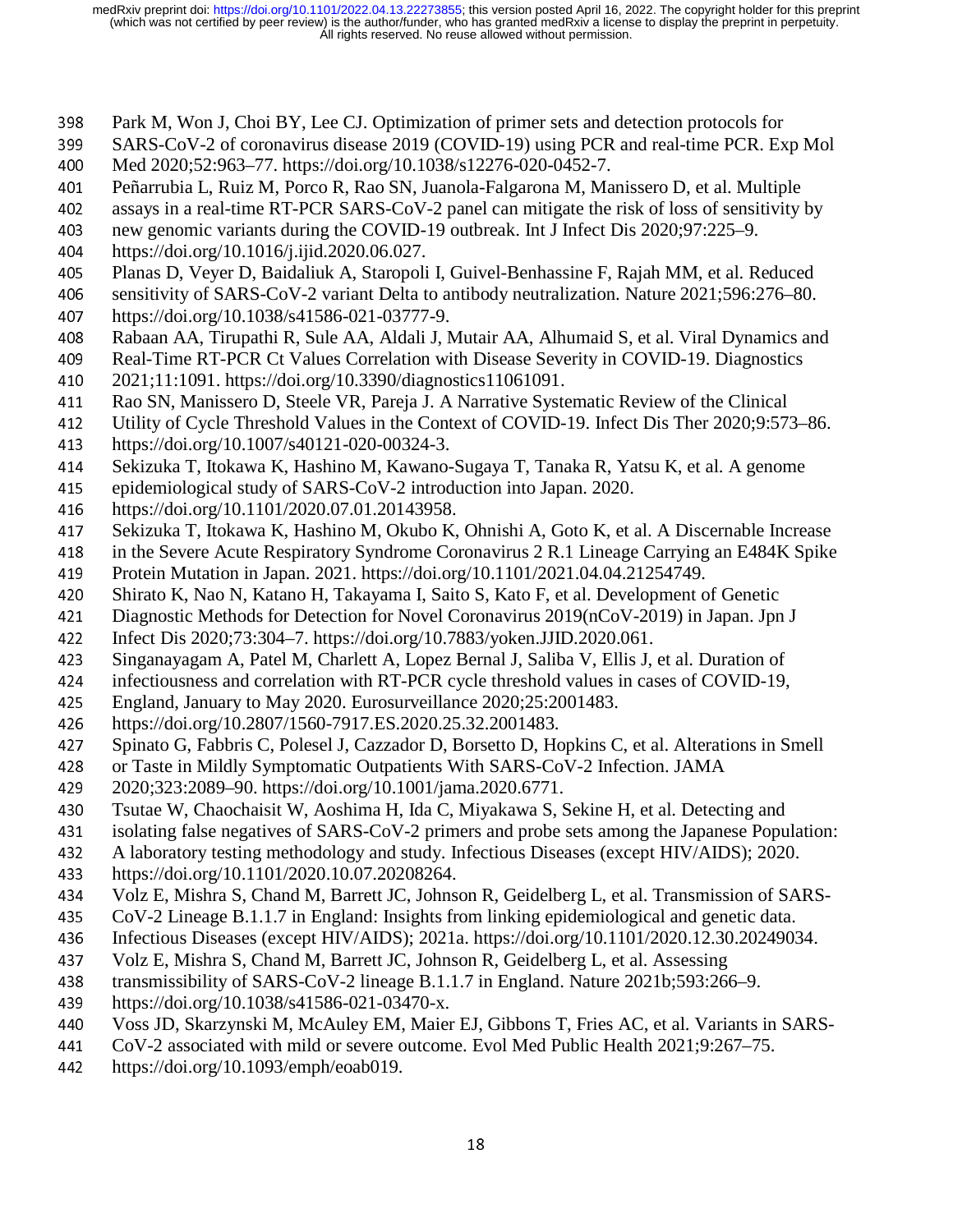- 443 Walker AS, Pritchard E, House T, Robotham JV, Birrell PJ, Bell I, et al. Ct threshold values, a<br>444 proxy for viral load in community SARS-CoV-2 cases, demonstrate wide variation across
- 444 proxy for viral load in community SARS-CoV-2 cases, demonstrate wide variation across populations and over time. ELife 2021;10:e64683. https://doi.org/10.7554/eLife.64683.
- 445 populations and over time. ELife 2021;10:e64683. https://doi.org/10.7554/eLife.64683.<br>446 Washington NL, Gangavarapu K, Zeller M, Bolze A, Cirulli ET, Barrett KMS, et al. Ge
- 446 Washington NL, Gangavarapu K, Zeller M, Bolze A, Cirulli ET, Barrett KMS, et al. Genomic<br>447 epidemiology identifies emergence and rapid transmission of SARS-CoV-2 B.1.1.7 in the Unit
- 447 epidemiology identifies emergence and rapid transmission of SARS-CoV-2 B.1.1.7 in the United<br>448 States. 2021. https://doi.org/10.1101/2021.02.06.21251159.
- 448 States. 2021. https://doi.org/10.1101/2021.02.06.21251159.<br>449 Wintersdorff C von, Dingemans J, Alphen L van, Wolffs P,
- 449 Wintersdorff C von, Dingemans J, Alphen L van, Wolffs P, Veer B van der, Hoebe C, et al.<br>450 Infections caused by the Delta variant (B.1.617.2) of SARS-CoV-2 are associated with incre
- 450 Infections caused by the Delta variant  $(B.1.617.2)$  of SARS-CoV-2 are associated with increased viral loads compared to infections with the Alpha variant  $(B.1.1.7)$  or non-Variants of Concern.
- 451 viral loads compared to infections with the Alpha variant (B.1.1.7) or non-Variants of Concern.<br>452 2021. https://doi.org/10.21203/rs.3.rs-777577/v1.
- 452 2021. https://doi.org/10.21203/rs.3.rs-777577/v1.<br>453 Woloshin S, Patel N, Kesselheim AS. False Nega
- 453 Woloshin S, Patel N, Kesselheim AS. False Negative Tests for SARS-CoV-2 Infection —<br>454 Challenges and Implications. N Engl J Med 2020. https://doi.org/10.1056/NEJMp2015897
- 454 Challenges and Implications. N Engl J Med 2020. https://doi.org/10.1056/NEJMp2015897.<br>455 Zhou P, Yang X-L, Wang X-G, Hu B, Zhang L, Zhang W, et al. A pneumonia outbreak
- 455 Zhou P, Yang X-L, Wang X-G, Hu B, Zhang L, Zhang W, et al. A pneumonia outbreak<br>456 associated with a new coronavirus of probable bat origin. Nature 2020;579:270–3.
- 456 associated with a new coronavirus of probable bat origin. Nature 2020;579:270–3.<br>457 https://doi.org/10.1038/s41586-020-2012-7.
- 457 https://doi.org/10.1038/s41586-020-2012-7.<br>458 Zhu N, Zhang D, Wang W, Li X, Yang B, Se
- 458 Zhu N, Zhang D, Wang W, Li X, Yang B, Song J, et al. A Novel Coronavirus from Patients with<br>459 Pneumonia in China, 2019. N Engl J Med 2020;382:727–33.
- 459 Pneumonia in China, 2019. N Engl J Med 2020;382:727–33.<br>460 https://doi.org/10.1056/NEJMoa2001017.
- https://doi.org/10.1056/NEJMoa2001017.

```
461
```

```
462
```
- 463
- 
- <sup>465</sup>**Figure Legends**

#### <sup>466</sup>**Figure 1. Trends in SARS-CoV-2 lineage prevalence over time**

- 467 A) Binding sites of each primer set in the SARS-CoV-2 sequence. JPN-N2, CDC-N1 and CDC-
- <sup>468</sup>N2 sets bind in the nucleocapsid region. The GH-E set binds in the envelope region. B) Detailed
- <sup>469</sup>lineage breakdown of all collected samples. C) Percentage of detected variants among sequenced
- 470 samples per week of 2021. Brackets indicate the period during which samples were collected for
- 471 each COVIDseq run.

#### <sup>472</sup>**Figure 2. Reported symptoms associated with each variant**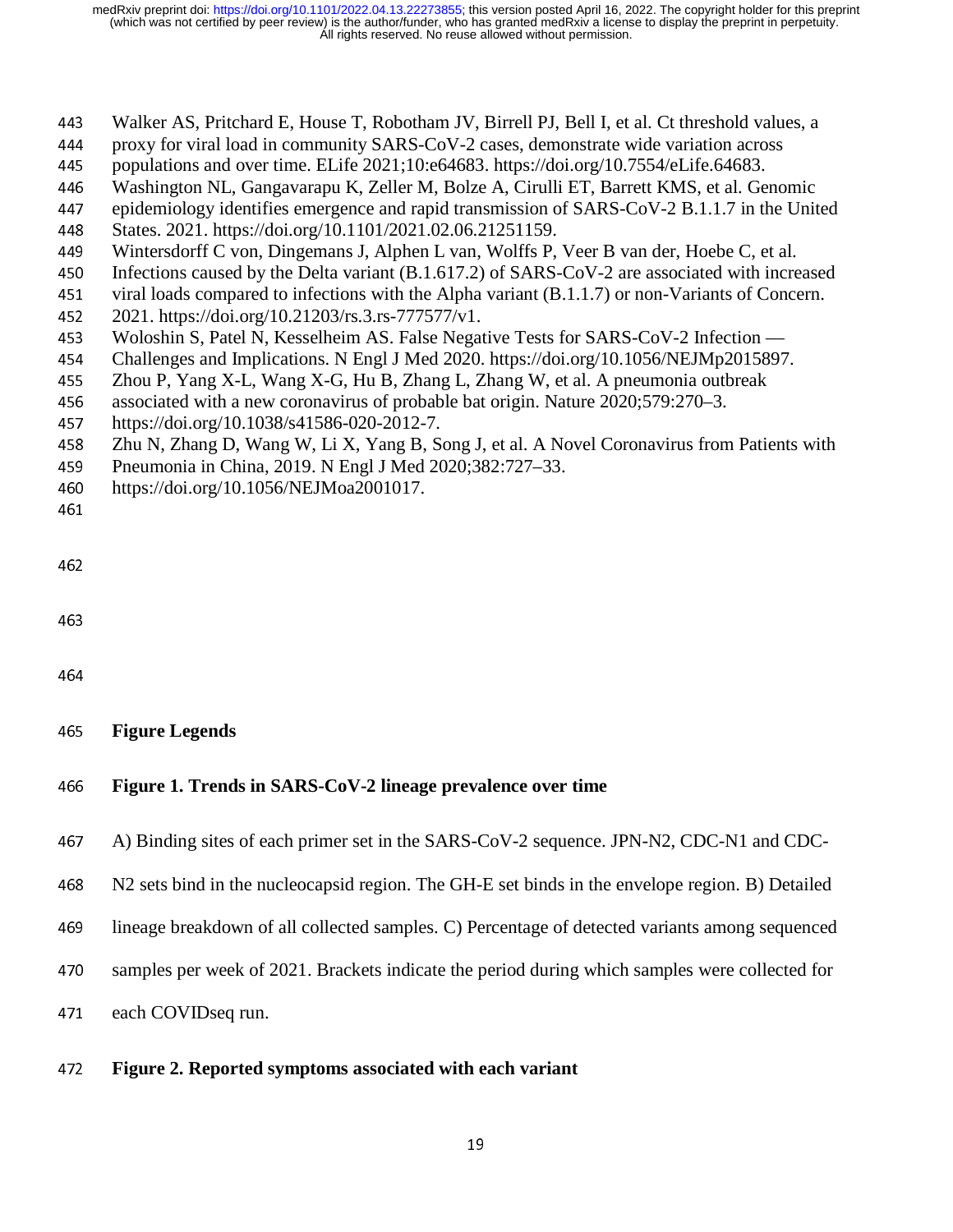- 473 Frequencies of reported symptoms in cases of each variant. Differences were assessed by the chi-
- 474 squared test. \* indicates significantly more often compared with the 'others' group.

#### <sup>475</sup>**Figure 3. Differences in Ct values among variants by RT-PCR primer set**

- 476 A) Ct values with the JPN-N2 primer set for each variant. B) The mean  $\pm$  standard error Ct value
- 477 for each lineage with the JPN-N2 primer set. C) Ct values with the CDC-N1 primer set for each
- 478 variant. D) The mean  $\pm$  standard error Ct value for each lineage with the CDC-N1 primer set. E)
- 479 Ct values with the CDC-N2 primer set for each variant. F) The mean  $\pm$  standard error Ct value
- 480 for each lineage with the CDC-N2 primer set. G) Ct values with the GH-E primer set for each
- 481 variant. H) The mean  $\pm$  standard error Ct value for each lineage with the GH-E primer set. Ct
- 482 values were compared among variants using the Kruskal-Wallis H test (one-way non-parametric
- <sup>483</sup>ANOVA) followed by post hoc Conover's test. P-values with an \* indicate significantly different
- 484 from the 'others' group.

#### <sup>485</sup>**Figure 4. Correlation between SARS-CoV-2 variants and RT-PCR Ct values**

- 486 A) Graph of the mean Ct value with each primer set for each variant over time. B) Detailed
- 487 breakdown of lineages detected during COVIDseq run 3.

### <sup>488</sup>**Supplementary Figure 1. Phylogenetic tree for COVIDseq run 1**

- 489 Phylogenetic tree for samples collected between January and April 2021 generated by
- 490 https://clades.nextstrain.org/tree.

#### <sup>491</sup>**Supplementary Figure 2. Phylogenetic tree for COVIDseq run 2**

- <sup>492</sup>Phylogenetic tree for samples collected between April and June 2021 generated by
- 493 https://clades.nextstrain.org/tree.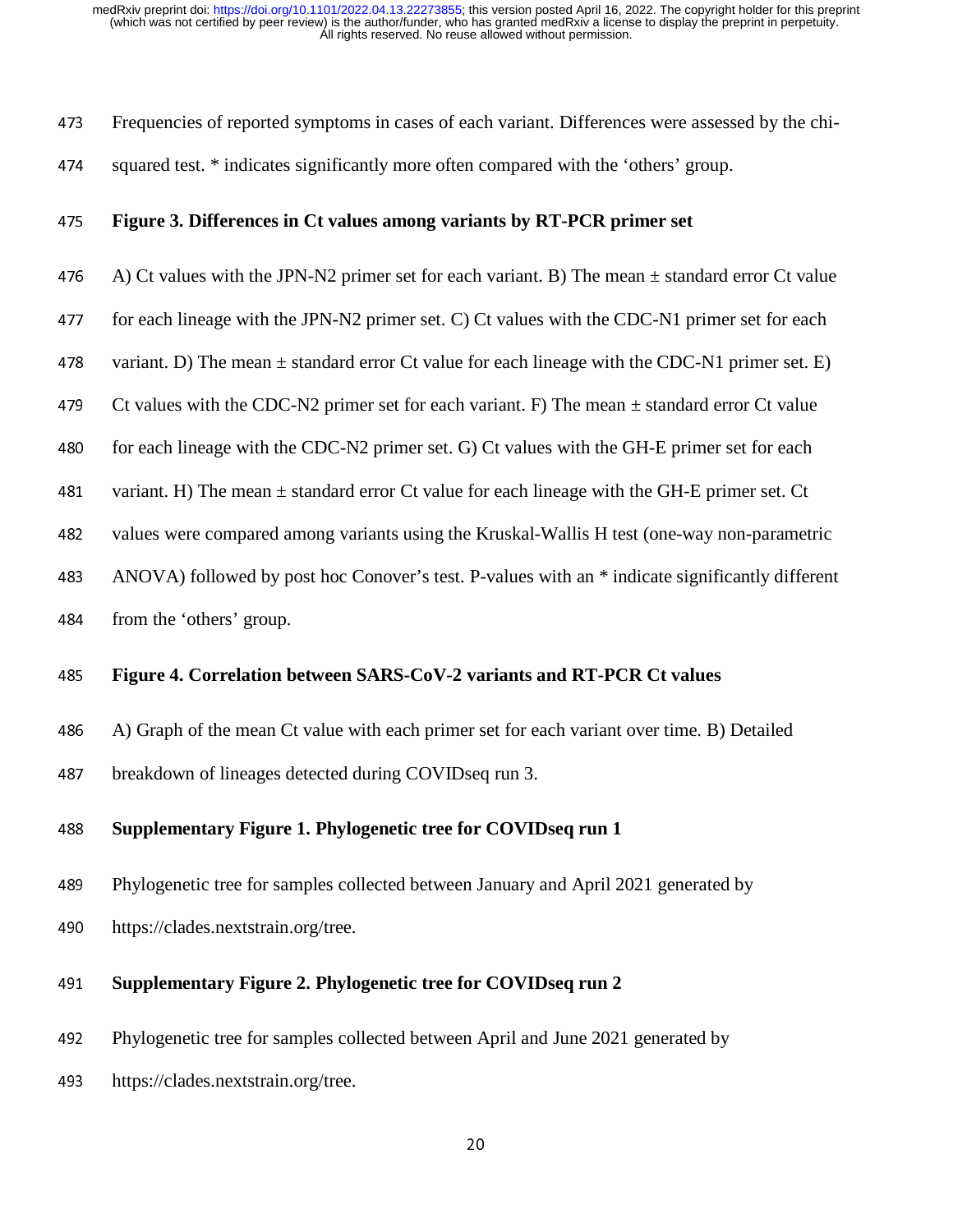# <sup>494</sup>**Supplementary Figure 3. Phylogenetic tree for COVIDseq run 3**

- 495 Phylogenetic tree for samples collected between June and August 2021 generated by
- 496 https://clades.nextstrain.org/tree.

### <sup>497</sup>**Supplementary Figure 4. Plot of the number of symptoms at sampling versus Ct values**

- 498 Graph of the average number of symptoms reported at the time of sampling versus rounded Ct
- 499 value. No significant trend was observed.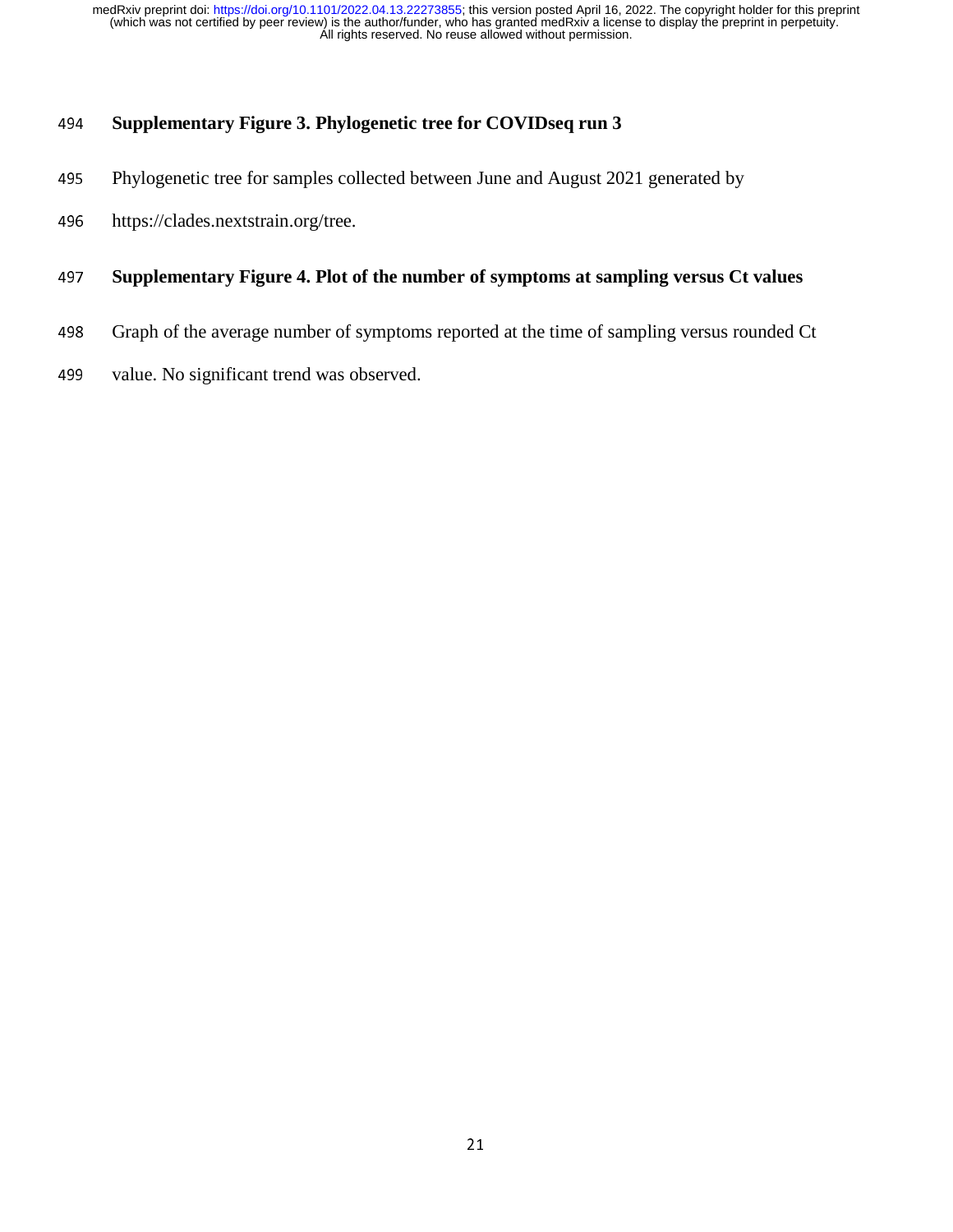#### Figure 1

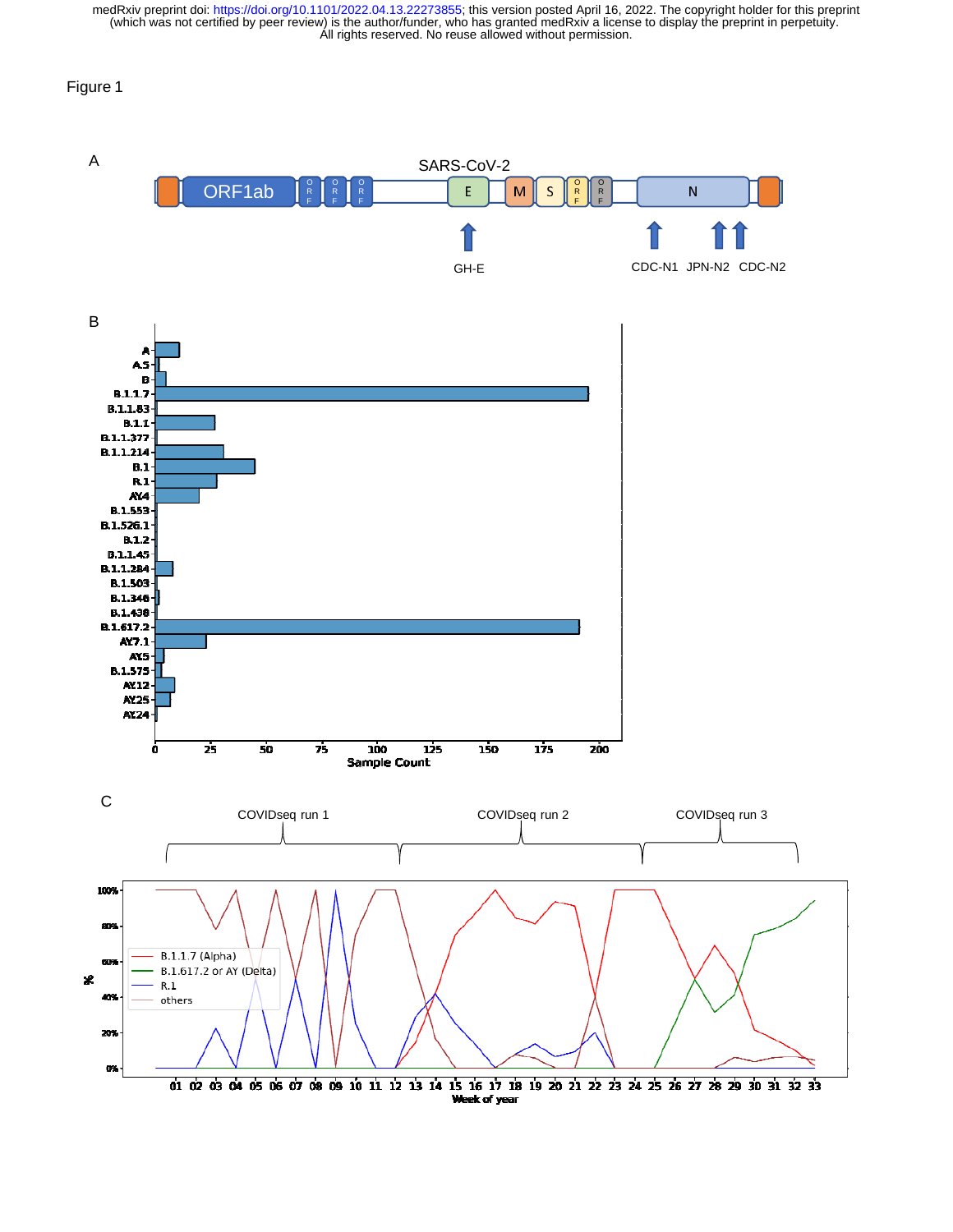Figure 2

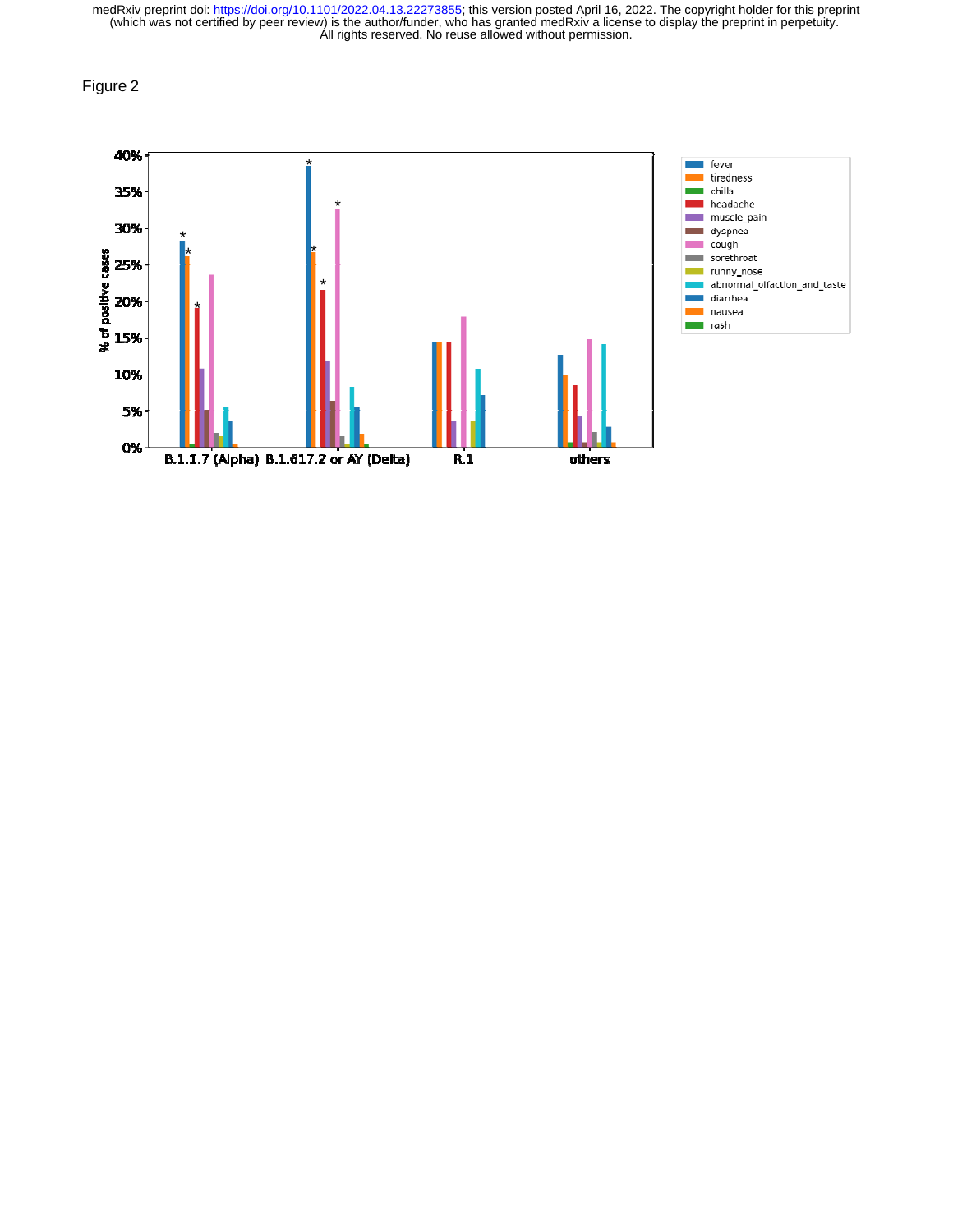















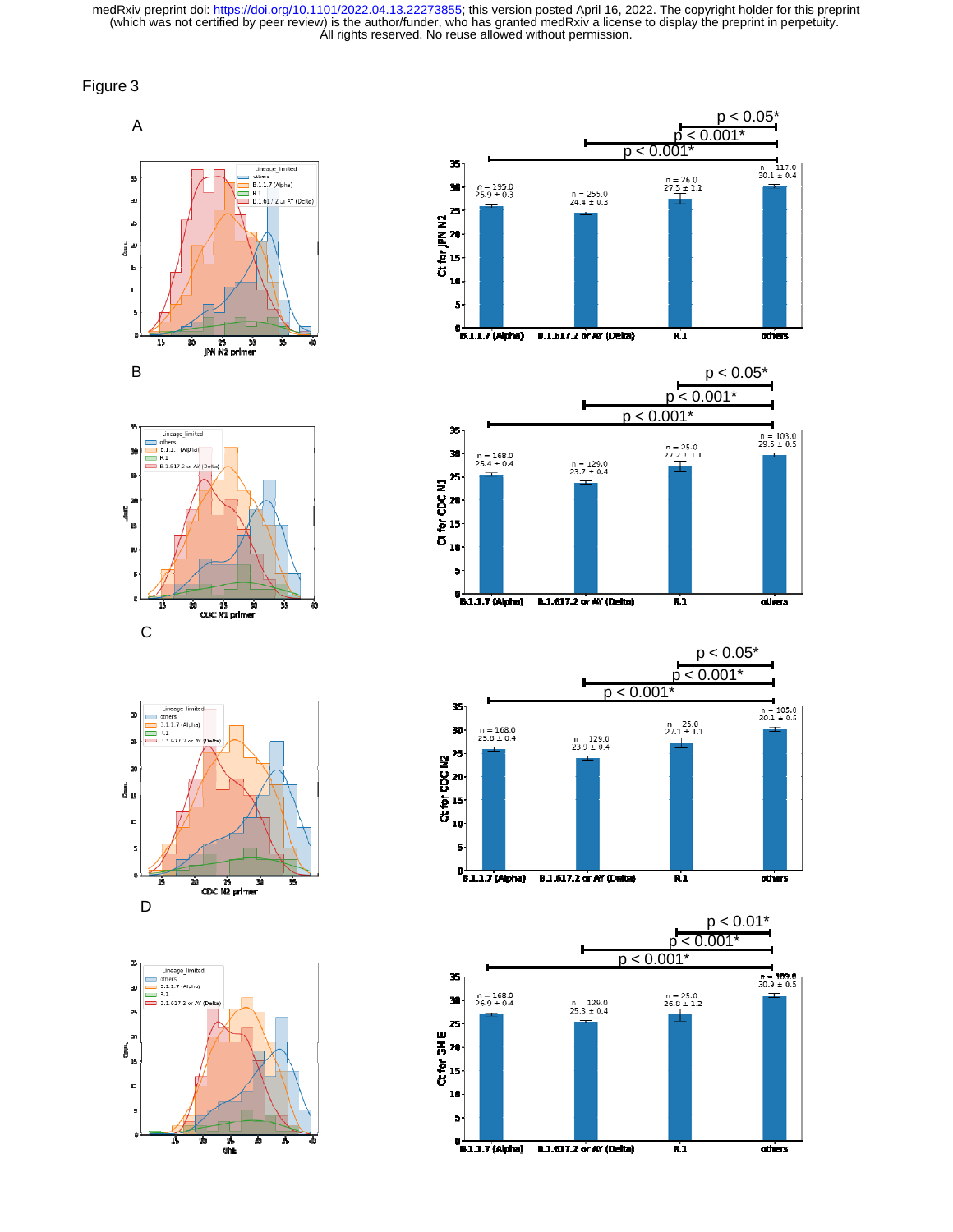#### Figure 4



B

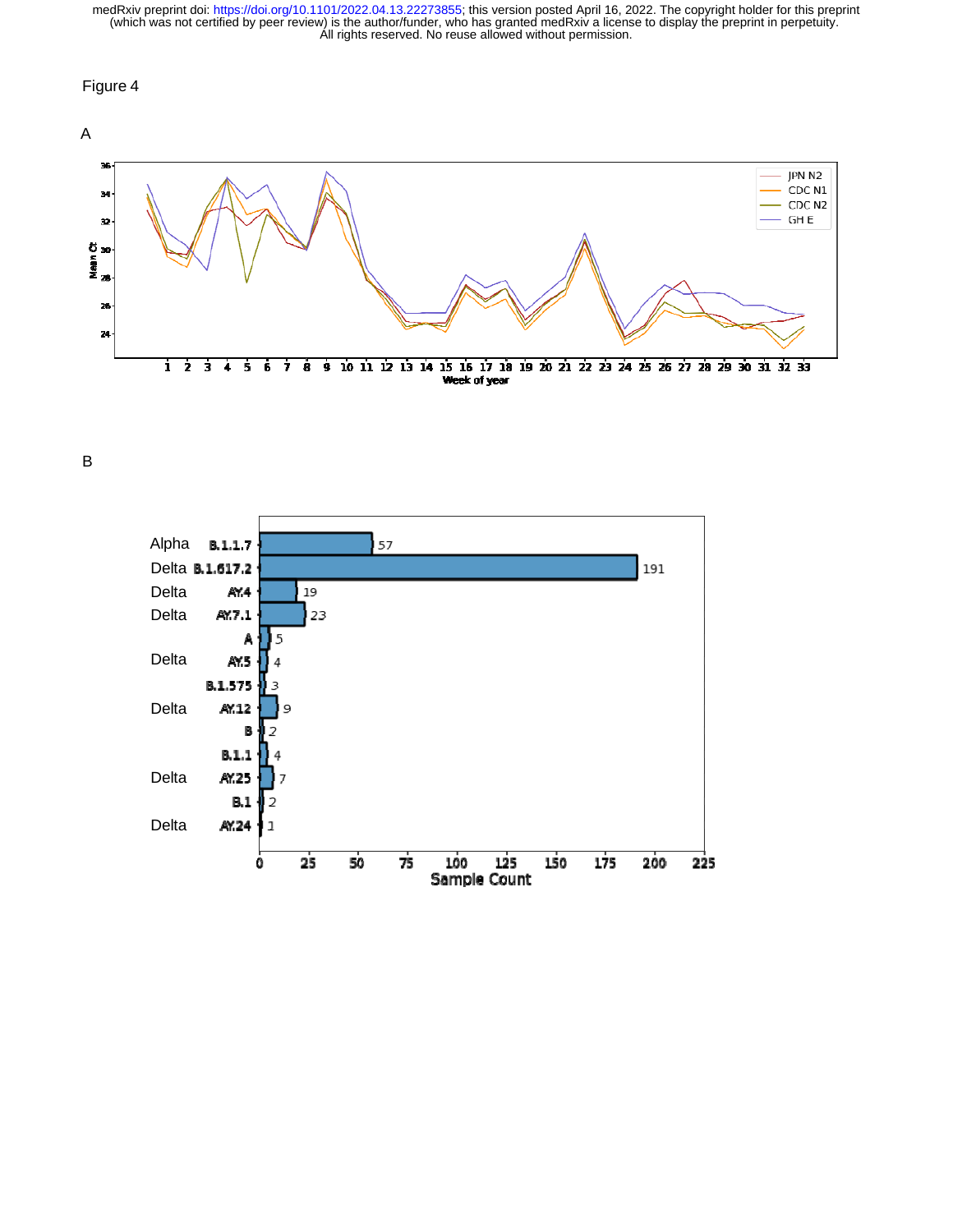### **Table 1. Primer/Probe sets used to detect SARS-CoV-2**

| <b>Primer/Probe</b>    | <b>Name</b>        | Sequence $(5' \rightarrow 3')$  | Label            |
|------------------------|--------------------|---------------------------------|------------------|
| NIID_2019-nCOV_N_F2    | JPN-F <sub>2</sub> | AAATTTTGGGGACCAGGAAC            | ۰                |
| $NIID_2019-nCOV_N_R2$  | $JPN-R2$           | TGGCAGCTGTGTAGGTCAAC            |                  |
| $NIID_2019-nCOV_N_P2$  | $JPN-P2$           | ATGTCGCGCATTGGCATGGA            | 5' FAM / 3' BHQ1 |
| nCOV_N1 Forward Primer | $CDC-N1-F$         | GACCCCAAAATCAGCGAAAT            |                  |
| nCOV_N1 Reverse Primer | $CDC-N1-R$         | <b>TCTGGTTACTGCCAGTTGAATCTG</b> |                  |
| nCOV_N1 Probe          | $CDC-N1-P$         | ACCCCGCATTACGTTTGGTGGACC        | 5' FAM / 3' BHQ1 |
| nCOV_N2 Forward Primer | $CDC-N2-F$         | <b>TTACAAACATTGGCCGCAAA</b>     |                  |
| nCOV N2 Reverse Primer | $CDC-N2-R$         | <b>GCGCGACATTCCGAAGAA</b>       |                  |
| nCOV_N2 Probe          | $CDC-N2-P$         | ACAATTTGCCCCCAGCGCTTCAG         | 5' FAM / 3' BHQ1 |
| GH E-F2                | $GH-E-F2$          | <b>GTACTCATTCGTTTCGGAAGAGA</b>  |                  |
| GH_E-R2                | $GH-E-R2$          | AAGGATGGCTAGTGTAACTAGCAA        |                  |
| $GH-E-P$               | $GH-E-P$           | ACCACGAAAGCAAGAAAAAGAAGTACGC    | 5' FAM / 3' BHQ1 |

Primer/probe sequences used to screen for SARS-CoV-2 by RT-PCR. Probes were labeled with FAM at the 5' end and BHQ1 at the 3' end. RT-PCR: reverse transcription polymerase chain reaction, FAM: fluorescein amidite, BHQ1: Black Hole Quencher-1